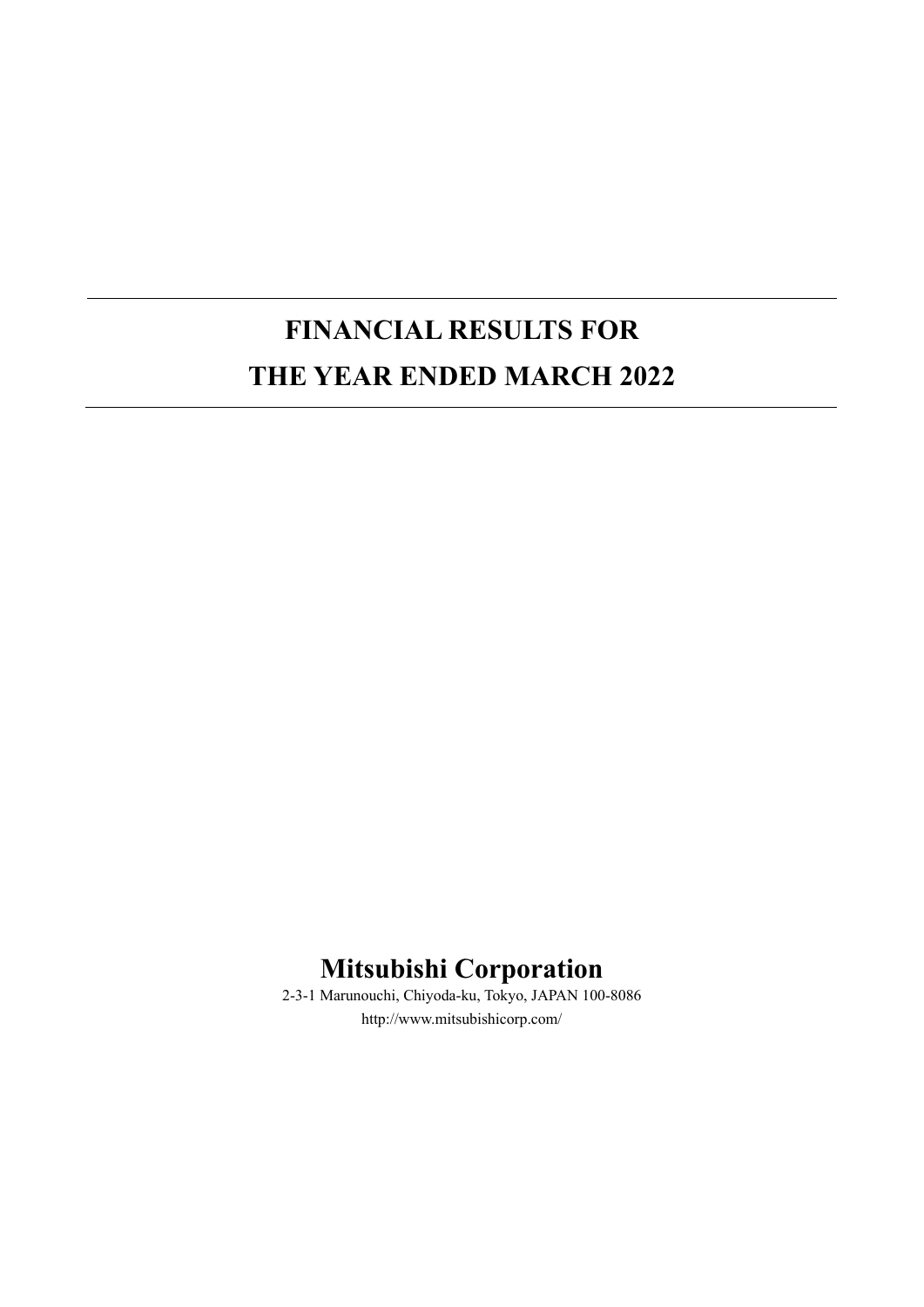#### FINANCIAL HIGHLIGHTS FOR THE YEAR ENDED MARCH 31, 2022

#### (Based on IFRS) (Consolidated)

1. Consolidated operating results for the year ended March 31, 2022

| Note:<br>Figures less than one million yen are rounded.<br>(1) Revenues and income<br>%: change from the previous year |                 |        |                   |        |                     |        |                                                                |        |                      |               |
|------------------------------------------------------------------------------------------------------------------------|-----------------|--------|-------------------|--------|---------------------|--------|----------------------------------------------------------------|--------|----------------------|---------------|
|                                                                                                                        | Revenues        |        | Profit before tax |        | Profit for the year |        | Profit for the year<br>attributable to<br>owners of the Parent |        | Comprehensive income |               |
| For the year ended                                                                                                     | Millions of Yen | $\%$   | Millions of Yen   | $\%$   | Millions of Yen     | $\%$   | Millions of Yen                                                | $\%$   | Millions of Yen      | $\frac{0}{0}$ |
| March 31, 2022                                                                                                         | 17,264,828      | 34.0   | 1,293,116         | 410.1  | 1,004,459           | 659.6  | 937.529                                                        | 443.3  | 1,569,186            | 169.2         |
| March 31, 2021                                                                                                         | 12,884,521      | (12.8) | 253,527           | (60.9) | 132.241             | (77.7) | 172,550                                                        | (67.8) | 582,825              | 833.6         |

|                    | Profit for the year<br>attributable to<br>owners of the Parent per share (basic) | Profit for the year<br>attributable to<br>owners of the Parent per share (diluted) | Return on equity<br>attributable to owners<br>of the Parent | Pre-tax income to<br>total assets ratio |
|--------------------|----------------------------------------------------------------------------------|------------------------------------------------------------------------------------|-------------------------------------------------------------|-----------------------------------------|
| For the year ended | Yen                                                                              | Yen                                                                                |                                                             |                                         |
| March 31, 2022     | 635.06                                                                           | 625.73                                                                             | 15.0                                                        |                                         |
| March 31, 2021     | 116.86                                                                           | 116.57                                                                             | ے ۔                                                         |                                         |

Share of profit of investments accounted for using the equity method for the years ended March 31, 2022 and 2021 were 393,803 million and 97,086 million respectively.

#### (2) Financial position

|                | Total assets    | Total equity    | Equity attributable to<br>owners of the Parent | Ratio of equity attributable to<br>owners of the Parent to total assets | Equity per share<br>attributable to owners<br>of the Parent |
|----------------|-----------------|-----------------|------------------------------------------------|-------------------------------------------------------------------------|-------------------------------------------------------------|
| As of          | Millions of Yen | Millions of Yen | Millions of Yen                                |                                                                         | Yen                                                         |
| March 31, 2022 | 21,912,012      | 7,857,172       | 6,880,232                                      | 31.4                                                                    | 4,659.68                                                    |
| March 31, 2021 | 18,634,971      | 6,538,390       | 5,613,647                                      | 30.1                                                                    | 3,803.01                                                    |

#### (3) Cash Flows

|                    | Operating activities | Investing activities | Financing activities | Cash and cash equivalents<br>at the end of the year |
|--------------------|----------------------|----------------------|----------------------|-----------------------------------------------------|
| For the year ended | Millions of Yen      | Millions of Yen      | Millions of Yen      | Millions of Yen                                     |
| March 31, 2022     | .055,844             | (167, 550)           | (693, 396)           | 1,555,570                                           |
| March 31, 2021     | .017,550             | (357, 297)           | (691, 184)           | 1,317,824                                           |

#### 2. Dividends

| 2. DIVRUMO                   |                                |        |        |        |        |                            |                                |                                                                                     |
|------------------------------|--------------------------------|--------|--------|--------|--------|----------------------------|--------------------------------|-------------------------------------------------------------------------------------|
|                              | Cash dividends per share (Yen) |        |        |        |        | Cash dividends<br>(annual) | Payout ratio<br>(consolidated) | Dividends on equity<br>attributable to<br>owners<br>of the Parent<br>(consolidated) |
| (Record date)                | 10 end                         | 20 end | 30 end | 40 end | Annual | Millions of Yen            | $\%$                           | $\%$                                                                                |
| March 31, 2021               | -                              | 67.00  | —      | 67.00  | 134.00 | 197,805                    | 114.7                          | 3.7                                                                                 |
| March 31, 2022               |                                | 71.00  | —      | 79.00  | 150.00 | 221,487                    | 23.6                           | 3.5                                                                                 |
| March 31, 2023<br>(Forecast) |                                | 75.00  | —      | 75.00  | 150.00 |                            | 25.7                           | $\overline{\phantom{0}}$                                                            |

Scheduled dividends payment date: June 27, 2022.

#### 3. Consolidated forecasts for the fiscal year ending March 31, 2023 (April 1, 2022 to March 31, 2023)

|                     | Note:<br>%: change from the previous year. |                                                |                                                          |  |
|---------------------|--------------------------------------------|------------------------------------------------|----------------------------------------------------------|--|
|                     |                                            | Profit attributable to<br>owners of the Parent | Profit attributable to<br>owners of the Parent per share |  |
| For the year ending | Millions of Yen                            | $\frac{0}{0}$                                  | Yen                                                      |  |
| March 31, 2023      | 850,000                                    | (9.3)                                          | 583.58                                                   |  |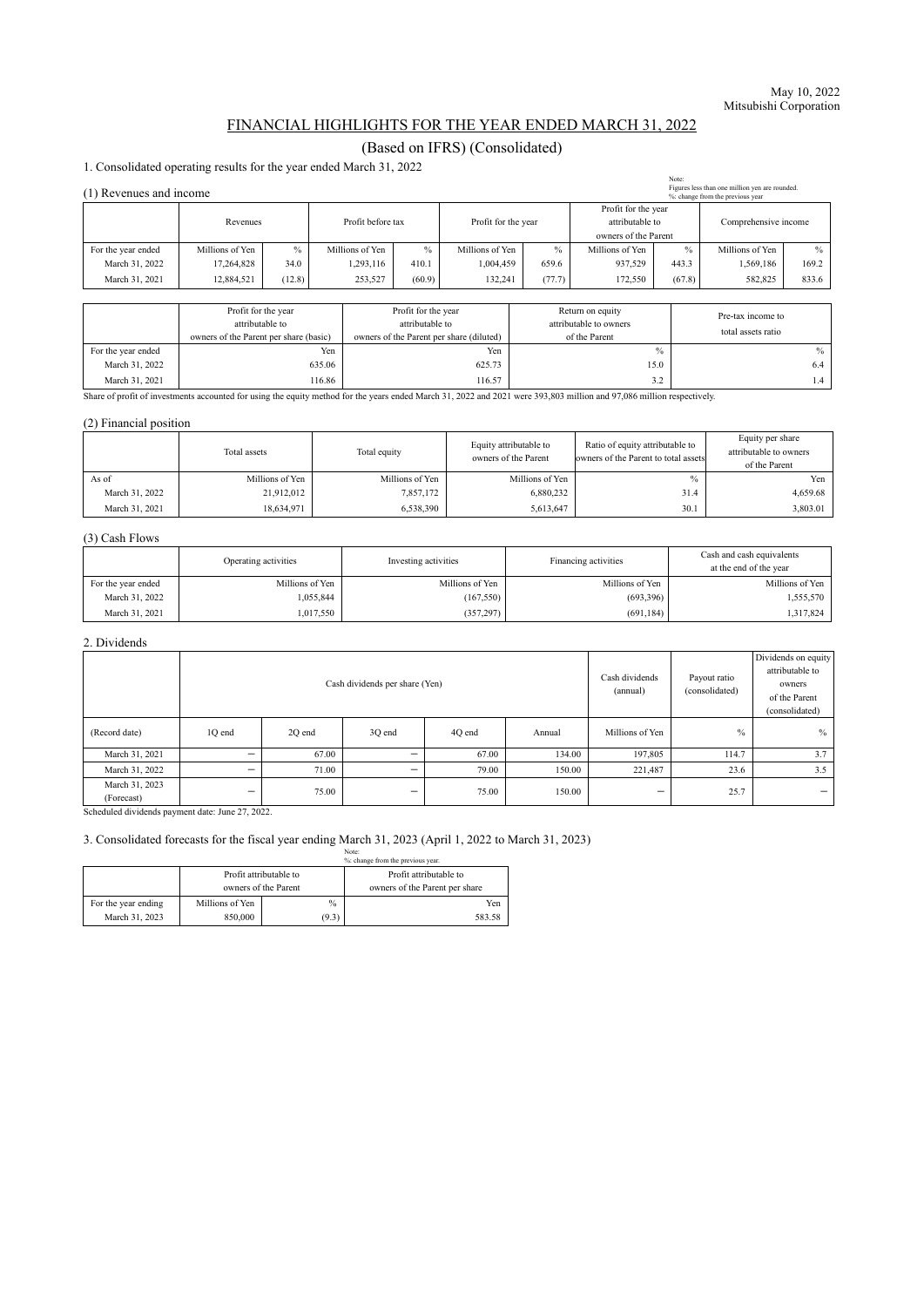#### 4. Notes

(1) Changes in significant subsidiaries during the period (changes in specified subsidiaries causing changes in scope of consolidation): Yes

New companies: 6

 Diamond Distributed Energy Investments, LLC MC URBAN DEVELOPMENT VIETNAM COMPANY LIMITED MCOP INVESTMENT PTE. LTD. MV2 VIETNAM REAL ESTATE TRADING JOINT STOCK COMPANY MV HOLDING ONE MEMBER LIABILITY LIMITED COMPANY SV REAL ESTATE INVESTMENT DEVELOPMENT BUSINESS JOINT STOCK COMPANY

Excluded companies: -

Diamond Distributed Energy Investments, LLC, MC URBAN DEVELOPMENT VIETNAM COMPANY LIMITED, MCOP INVESTMENT PTE. LTD., MV2 VIETNAM REAL ESTATE TRADING JOINT STOCK COMPANY, MV HOLDING ONE MEMBER LIABILITY LIMITED COMPANY and SV REAL ESTATE INVESTMENT DEVELOPMENT BUSINESS JOINT STOCK COMPANY became a consolidated subsidiary during the year ended March 31 2022.

(2) Changes in accounting policies and accounting estimates

-1- Changes in accounting policies required by IFRS : None

-2- Changes in accounting policies other than -1-: None

-3- Changes in accounting estimates : None

Please refer to page 24, "(1) Changes in Accounting Policies and Changes in Accounting Estimates" under "2. Notes Concerning Consolidated Financial Statements" of "Consolidated Financial Statements and Notes Concerning Consolidated Financial Statements".

#### (3) Number of shares issued (Common stock)

| -1- Number of shares issued at year-end (including treasury stock)                                                                                                                      | (March 31, 2022) | 1.485.723.351 | (March 31, 2021) | 1,485,723,351 |
|-----------------------------------------------------------------------------------------------------------------------------------------------------------------------------------------|------------------|---------------|------------------|---------------|
| -2- Number of treasury stock at year-end                                                                                                                                                | (March 31, 2022) | 9.178.013     | (March 31, 2021) | 9,618,263     |
| -3- Average number of shares during each of the following fiscal years                                                                                                                  | (March 31, 2022) | 1.476.279.440 | (March 31, 2021) | 1.476.571.830 |
| Please refer to page 26, "(3) Earnings Per Share" under "2. Notes Concerning Consolidated Financial Statements" of "Consolidated Financial Statements and Notes Concerning Consolidated |                  |               |                  |               |

Financial Statements" regarding the number of shares that serve as the basis for calculating consolidated profit for the year attributable to Mitsubishi Corporation per share.

#### Disclosure Regarding Audit Procedures

This earnings release is not subject to audit procedures by certified public accountant or audit corporation.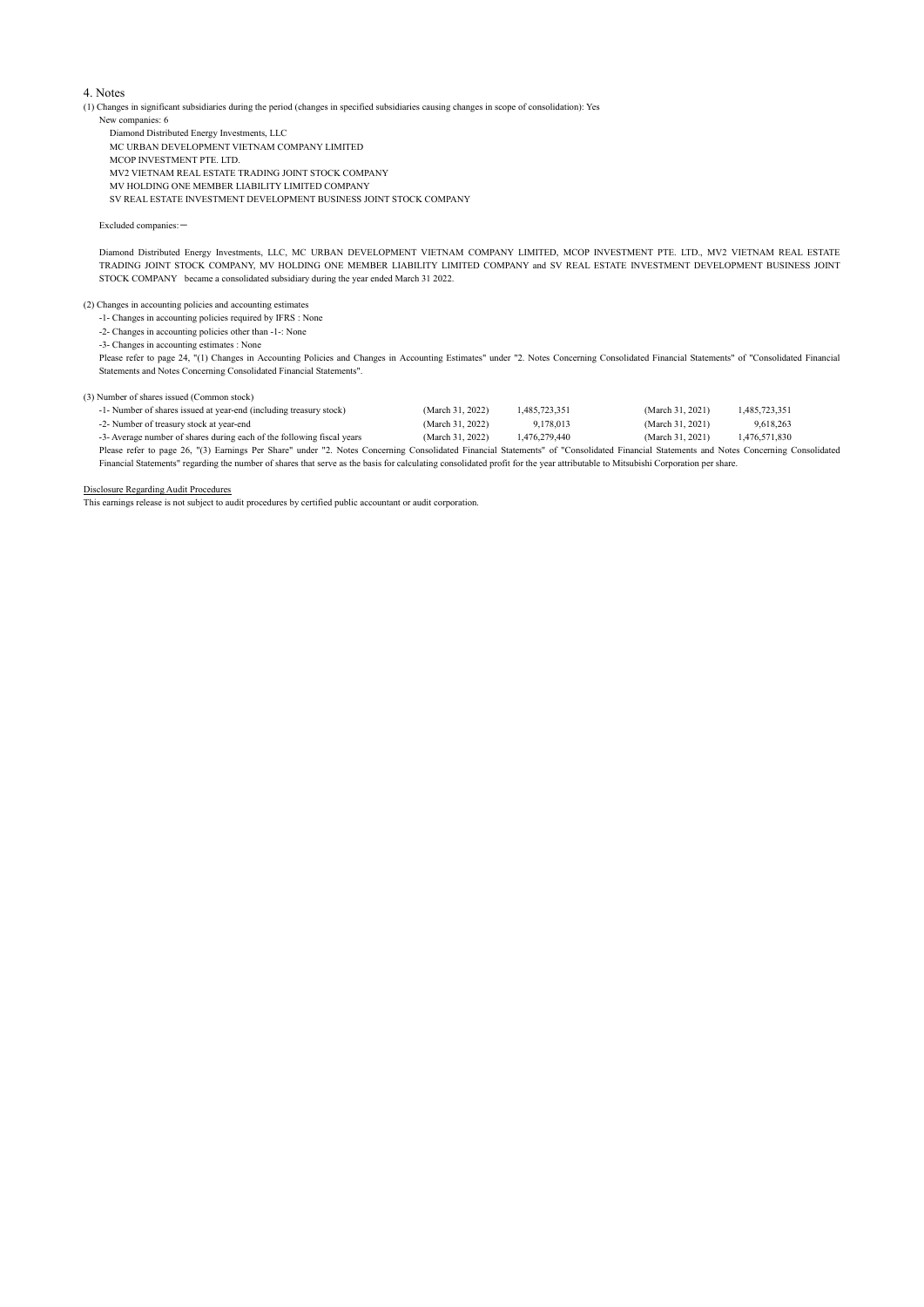### **Contents**

| 1. Operating Results and Financial Position of the Year Ended March 2022                     |  |
|----------------------------------------------------------------------------------------------|--|
|                                                                                              |  |
|                                                                                              |  |
|                                                                                              |  |
|                                                                                              |  |
|                                                                                              |  |
|                                                                                              |  |
|                                                                                              |  |
|                                                                                              |  |
|                                                                                              |  |
|                                                                                              |  |
|                                                                                              |  |
|                                                                                              |  |
|                                                                                              |  |
|                                                                                              |  |
|                                                                                              |  |
|                                                                                              |  |
|                                                                                              |  |
| Consolidated Financial Statements and Notes Concerning Consolidated Financial Statements  18 |  |
|                                                                                              |  |
|                                                                                              |  |
|                                                                                              |  |
|                                                                                              |  |
|                                                                                              |  |
|                                                                                              |  |
|                                                                                              |  |
| (1) Changes in Accounting Policies and Changes in Accounting Estimates 24                    |  |
|                                                                                              |  |
|                                                                                              |  |
|                                                                                              |  |
|                                                                                              |  |

※ Mitsubishi Corporation will hold an earnings conference online for the year ended March 2022 on May 12, 2022 (Thursday) from 13:00 to 15:00 (Japan Time), inviting institutional investors and analysts to join. The conference material will be accessible in Japanese from the following URL: https://www.mitsubishicorp.com/jp/ja/ir/index.html

(English interpretation of the conference will be posted on our web site as soon as it becomes available.)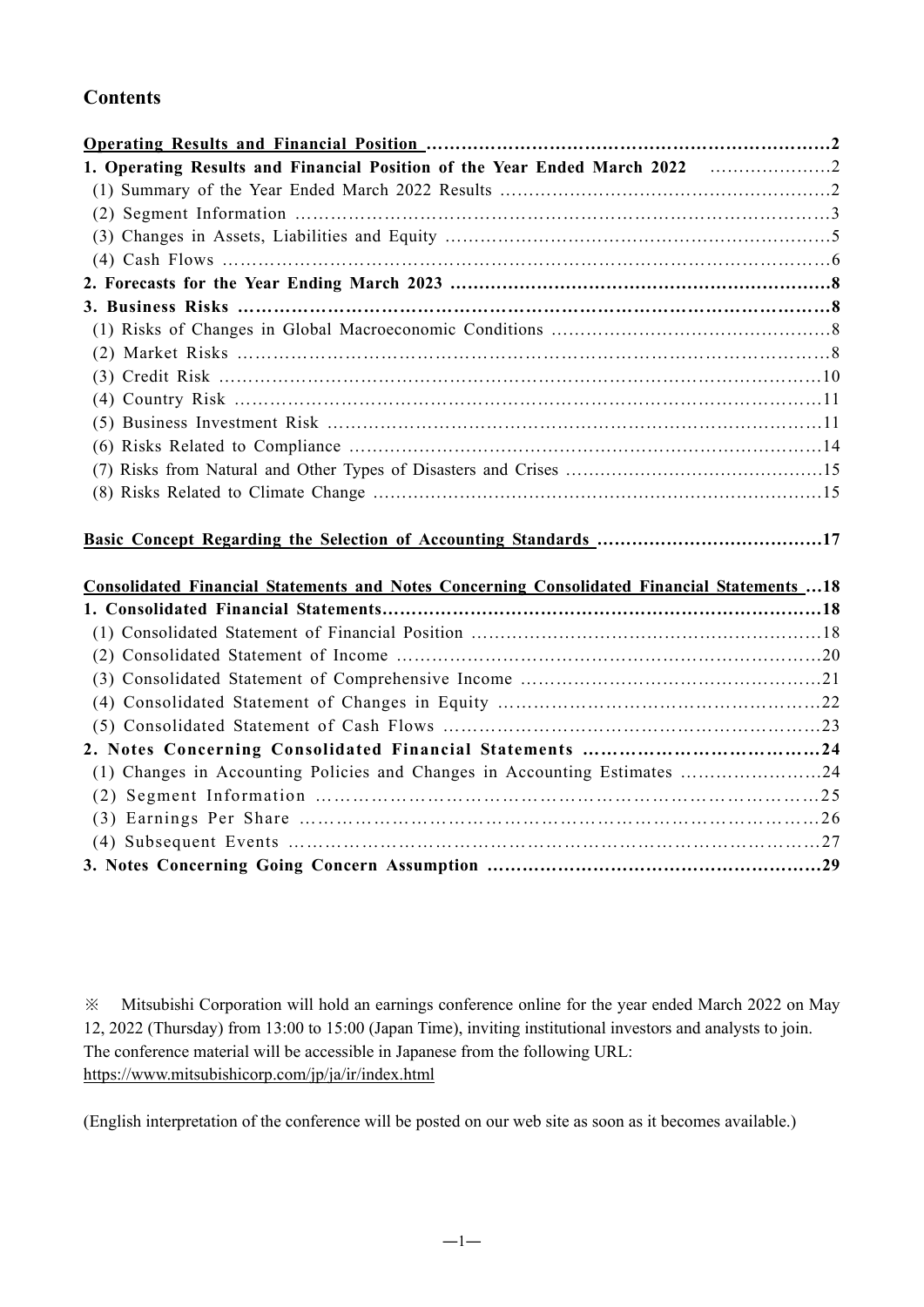#### **Operating Results and Financial Position**

#### **1. Operating Results and Financial Position of the Year Ended March 2022**

(Profit for the year, as used hereinafter, refers to profit for the year attributable to owners of the Parent.)

#### **(1) Summary of the Year Ended March 2022 Results**

Revenues was ¥17,264.8 billion, an increase of ¥4,380.3 billion, or 34% year over year. This was mainly due to rising prices and increased transaction volumes owing to improved market conditions.

Gross profit was ¥2,150.8 billion, an increase of ¥545.7 billion, or 34% year over year, mainly due to improved market conditions in the Australian metallurgical coal business and the Salmon farming business, as well as increased production and sales volumes in the Automotive-related business and increased sales prices in the Steel business.

Selling, general and administrative expenses was ¥1,432.0 billion, an increase of ¥34.3 billion, or 2% year over year, mainly due to increases arising from the normalization of economic activities, despite a decrease due to deconsolidation of subsidiaries caused by disposal or divestment of shares.

Gains on investments increased ¥13.2 billion, or 21% year over year, to ¥75.3 billion, mainly due to improved fund-related earnings and the sale of overseas power businesses, despite impairment losses on the sale of an aircraft leasing company.

Impairment losses on property, plant and equipment and others amounted to ¥64.5 billion, an improvement of ¥139.5 billion, or 68% year over year, reflecting impairment losses on goodwill to Lawson and its intangible assets in the previous year.

Other income (expense)-net increased ¥5.3 billion, or 29% year over year, to an income amount of ¥23.3 billion, mainly due to gains related to derivatives.

Finance income increased ¥68.7 billion, or 58% year over year, to ¥186.5 billion, mainly due to increased dividend income from resource-related investments.

Finance costs remained nearly the same year over year at ¥46.7 billion.

Share of profit of investments accounted for using the equity method increased ¥296.7 billion, or 306% year over year, to ¥393.8 billion, reflecting improved profitability at Mitsubishi Motors Corporation and impairment losses in the previous year as well as increased equity earnings across a wide range of businesses due to improved market conditions.

As a result, profit before tax increased ¥1,039.6 billion, or 410% year over year, to ¥1,293.1 billion.

Accordingly, profit for the year increased ¥764.9 billion, or 443% year over year, to ¥937.5 billion.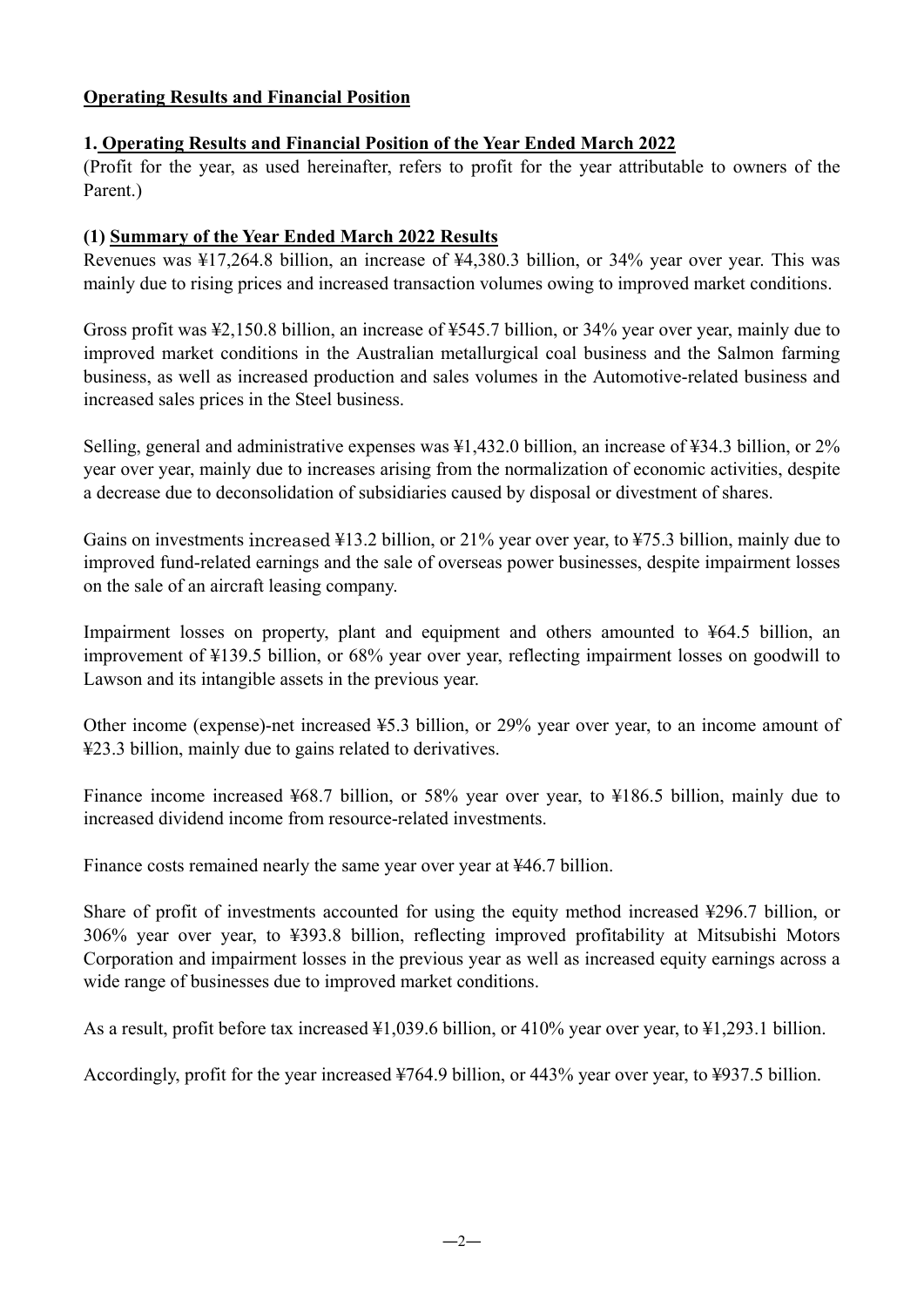#### **(2) Segment Information**

#### **1) Natural Gas Group**

The Natural Gas Group engages in the natural gas/oil development and production business and the liquefied natural gas (LNG) business in North America, Southeast Asia, Australia, Russia, and other regions.

The segment recorded profit for the year of ¥105.1 billion, an increase of ¥83.9 billion year over year.

The increase in earnings mainly reflected increase in equity earnings in the LNG-related business and the North American shale gas business and increase in dividend income in the LNG-related business.

#### **2) Industrial Materials Group**

The Industrial Materials Group engages in sales and trading, investment and business development related to a wide range of materials, including steel products, silica sand, cement, ready-mixed concrete, carbon, PVC and functional chemicals, serving industries including automobiles and mobility, construction, and infrastructure.

The segment recorded profit for the year of ¥36.8 billion, an increase of ¥32.1 billion year over year.

The increase in earnings mainly reflected increase in equity earnings in the North American plastic building materials business and the Steel business.

#### **3) Petroleum & Chemicals Solution Group**

The Petroleum & Chemicals Solution Group engages in sales and trading, business development and investing related to a wide range of oil- and chemical-related fields, such as crude oil and oil products, LPG, ethylene, methanol, salt, ammonia, plastics, and fertilizers.

The segment recorded profit for the year of ¥40.3 billion, an increase of ¥14.1 billion year over year.

The increase in earnings mainly reflected increase in trading profit in the Petrochemicals business and increase in equity earnings in the LPG-related business.

#### **4) Mineral Resources Group**

The Mineral Resources Group engages in "managing" business by investing in and developing mineral resources, such as metallurgical coal, copper, iron ore, and aluminum, while leveraging highquality and functions in steel raw materials, and non-ferrous resources and products through a global network to reinforce supply systems.

The segment recorded profit for the year of ¥420.7 billion, an increase of ¥342.6 billion year over year.

The increase in earnings mainly reflected increase in market prices in the Australian metallurgical coal business, increase in dividend income in the Copper business and increase in equity earnings in the Iron ore business.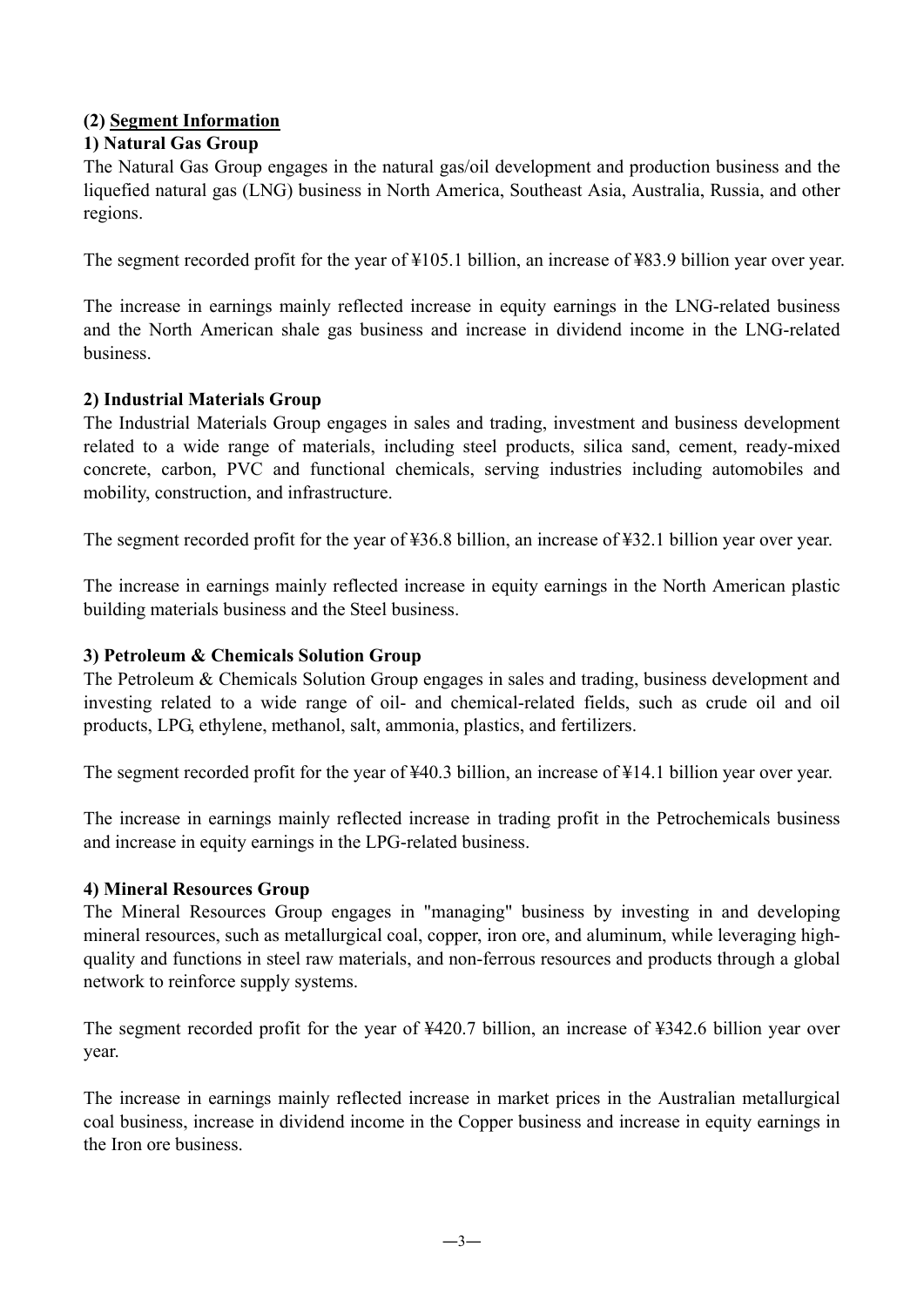#### **5) Industrial Infrastructure Group**

The Industrial Infrastructure Group engages in businesses and related trading in the field of energy infrastructure, industrial plants, construction machinery, machinery tools, agricultural machinery, elevators, escalators, facility management, ships, and aerospace-related equipment.

The segment recorded profit for the year of ¥17.3 billion, a decrease of ¥3.9 billion year over year.

The decrease in earnings mainly reflected the impairment losses on intangible assets related to investment in Chiyoda Corporation.

#### **6) Automotive & Mobility Group**

The Automotive & Mobility Group is deeply involved in the entire automotive value chain, spanning car production to after-sales services, and especially in sales of and financing for passenger and commercial cars. The Group also engages in mobility related businesses which fulfills needs related to passenger and cargo transportation.

The segment recorded profit for the year of ¥106.8 billion, an increase of ¥134.9 billion year over year.

The increase in earnings mainly reflected the one-off losses at Mitsubishi Motors in the previous year, as well as increase in equity earnings in Mitsubishi Motors and the Asian automotive business.

#### **7) Food Industry Group**

The Food Industry Group engages in sales, trading, business development and other operations across a wide range of business areas related to food, including food resources, fresh foods, consumer goods, and food ingredients, spanning from raw ingredient production and procurement to product manufacturing.

The segment recorded profit for the year of ¥79.3 billion, an increase of ¥39.9 billion year over year.

The increase in earnings mainly reflected improvement in equity earnings in the Salmon farming business.

#### **8) Consumer Industry Group**

The Consumer Industry Group engages in supplying products and services across a range of fields, including retail & distribution, logistics, healthcare, apparel, and tire etc.

The segment recorded profit for the year of ¥21.0 billion, an increase of ¥94.2 billion year over year.

The increase in earnings mainly reflected impairment losses on goodwill to Lawson and its intangible assets of ¥83.6 billion recorded as "Impairment losses on property, plant and equipment and others" etc. in the previous year.

#### **9) Power Solution Group**

The Power Solution Group engages in a wide range of business areas in power- and water-related businesses which is the industrial base domestically and in the overseas. Specifically, the Group engages in power generating and transmission businesses, power trading businesses, power retail businesses. The Group also engages in lithium-ion battery production, battery service businesses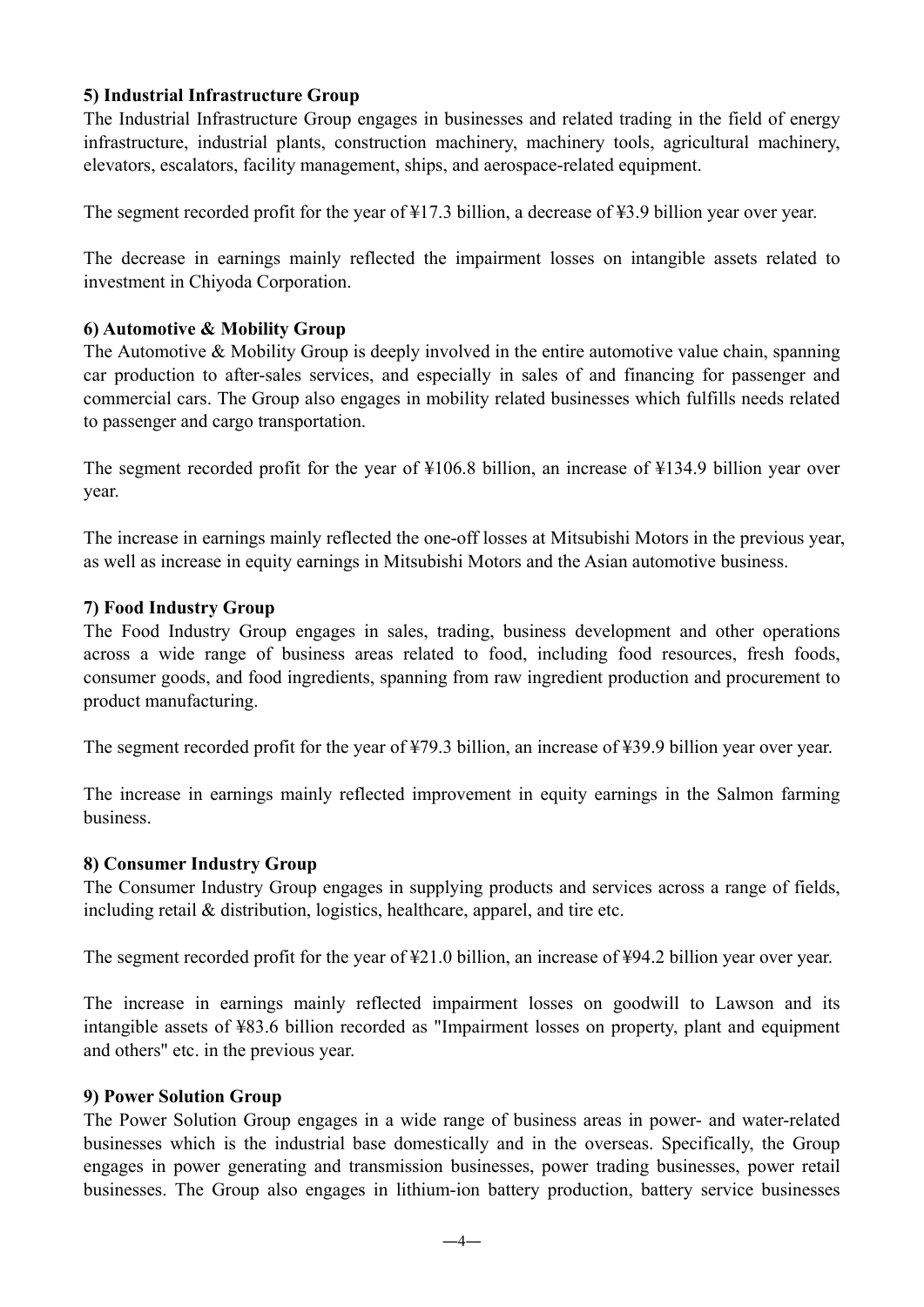such as distributed power supply businesses, as well as the development of hydrogen energy sources etc.

The segment recorded profit for the year of ¥50.5 billion, an increase of ¥8.2 billion year over year.

The increase in earnings mainly reflected increase in disposal gains on overseas power generating assets.

#### **10) Urban Development Group**

The Urban Development Group engages in development, operation and management businesses in a number of areas, such as urban development and real estate, corporate investing, leasing, and infrastructure.

The segment recorded profit for the year of ¥40.0 billion, an increase of ¥14.6 billion year over year.

The increase in earnings mainly reflected increase in disposal gains on assets in the North American real estate development business and increase in fund evaluation profit, despite impairment losses on the sale of an aircraft leasing company.

#### **(3) Changes in Assets, Liabilities and Equity**

Total assets at March 31, 2022 was ¥21,912.0 billion, an increase of ¥3,277.0 billion, or 18%, from March 31, 2021.

Current assets was ¥9,531.0 billion, an increase of ¥2,428.1 billion, or 34%, from March 31, 2021. This was mainly due to an increase in trade and other receivables attributable to rising prices and increased transaction volumes reflecting recovery in demand.

Non-current assets was ¥12,381.0 billion, an increase of ¥848.9 billion, or 7%, from March 31, 2021. This was mainly due to an increase in property, plant and equipment and investments accounted for using the equity method attributable to the depreciation of the Japanese yen.

Total liabilities was ¥14,054.8 billion, an increase of ¥1,958.2 billion, or 16%, from March 31, 2021. Current liabilities was ¥7,317.8 billion, an increase of ¥1,947.6 billion, or 36%, from March 31, 2021. This was mainly due to an increase in trade and other payables attributable to rising prices and increased transaction volumes reflecting recovery in demand.

Non-current liabilities was ¥6,737.0 billion, an increase of ¥10.6 billion, or 0%, from March 31, 2021.

Total equity was ¥7,857.2 billion, an increase of ¥1,318.8 billion, or 20%, from March 31, 2021. Equity attributable to owners of the Parent was ¥6,880.2 billion, an increase of ¥1,266.6 billion, or 23%, from March 31, 2021. This was mainly due to an increase in retained earnings accumulated by profit for the period and exchange differences on translating foreign operations resulting from the depreciation of the Japanese yen.

Non-controlling interests increased ¥52.2 billion, or 6%, from March 31, 2021, to ¥976.9 billion. Net interest-bearing liabilities (excluding lease liabilities), which is gross interest-bearing liabilities minus cash and cash equivalents and time deposits, decreased ¥238.7 billion, or 6%, from March 31, 2021, to ¥3,939.7 billion.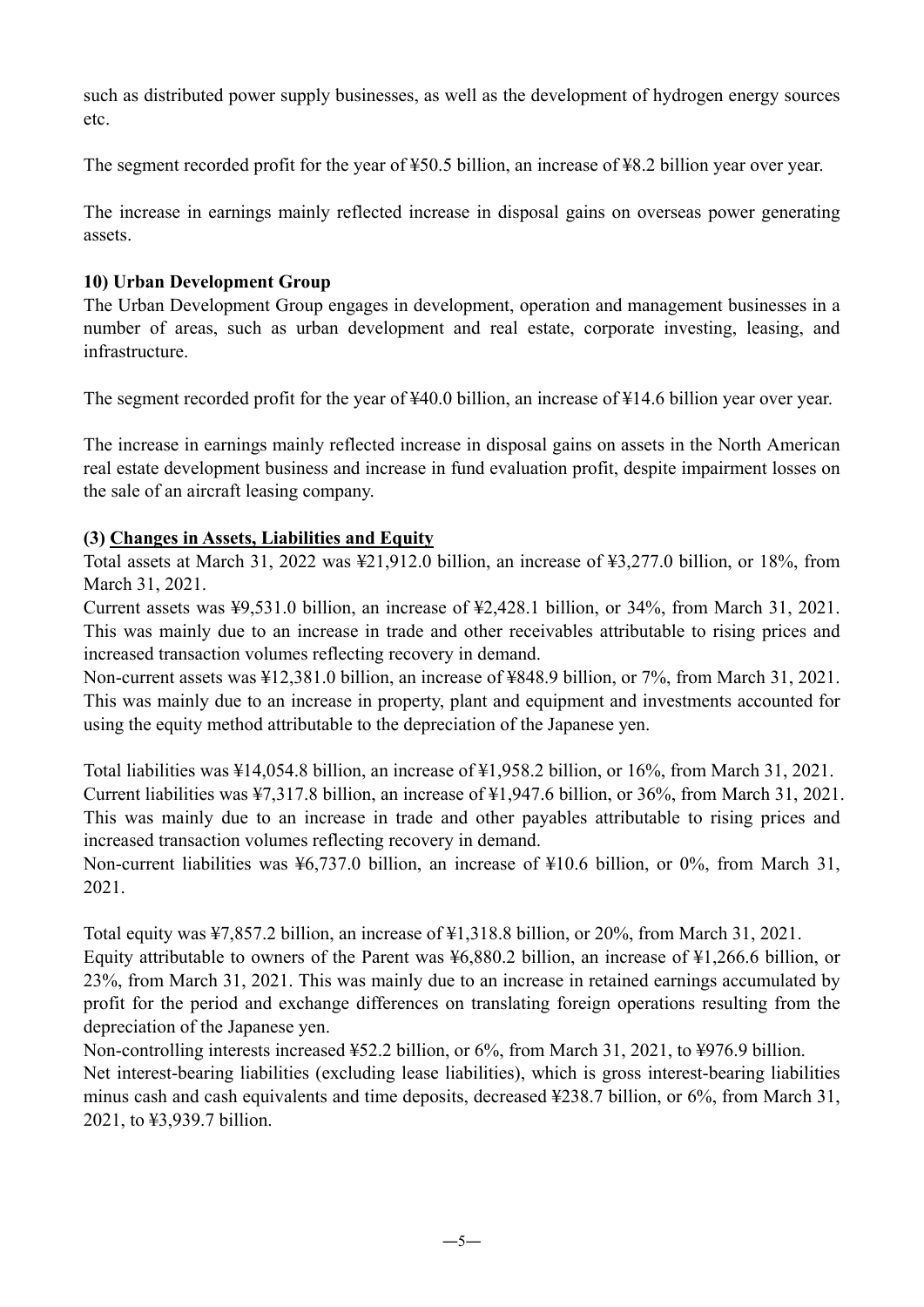#### **(4) Cash Flows**

Cash and cash equivalents at March 31, 2022 was ¥1,555.6 billion, an increase of ¥237.8 billion from March 31, 2021.

#### **(Operating activities)**

Net cash provided by operating activities was ¥1,055.8 billion, mainly due to cash flows from operating transactions and dividend income, despite increases in working capital requirements and the payment of income taxes.

#### **(Investing activities)**

Net cash used in investing activities was ¥167.6 billion. The main uses of cash were payments for the purchase of property, plant and equipment and investments and loans to affiliated companies, which exceeded inflows from the sales of investments in affiliated companies and other investments.

Main items (Segments) included in investing cash flows were as follows.

New/Sustaining Investments

- Copper business (Mineral Resources)
- Australian metallurgical coal business (Mineral Resources)
- LNG-related business (Natural Gas)
- European integrated energy business (Power Solution)
- North American real estate business (Urban Development)
- Convenience store business (Consumer Industry)
- Overseas power business (Power Solution)
- Asian real estate business (Urban Development)

Sales and Collection

- North American shale gas business (Natural Gas)
- Overseas power business (Power Solution)
- North American real estate business (Urban Development)
- Aircraft leasing business (Urban Development)

As a result, free cash flows, the sum of operating and investing cash flows, was positive ¥888.2 billion.

#### **(Financing activities)**

Net cash used in financing activities was ¥693.4 billion. The main uses of cash were repayments of lease liabilities, payments of dividends, and repayments of short-term debts.

The dividends were paid in compliance with the shareholder returns policy of progressive dividends in line with sustained profit growth. Regarding financing through debt, the policy is to maintain debts at an appropriate level in light of liquidity and financial soundness.

In addition to the aforementioned operating cash flows for financial accounting purpose, in order to present the source of funds for future investments and shareholder returns appropriately, Mitsubishi Corporation defined "Underlying operating cash flows (after repayments of lease liabilities)", which is operating cash flows excluding changes in working capitals whilst including repayments of lease liabilities which are necessary in the ordinary course of business activities, and "Adjusted free cash flows", which is the sum of "Underlying operating cash flows (after repayments of lease liabilities)" and investing cash flows.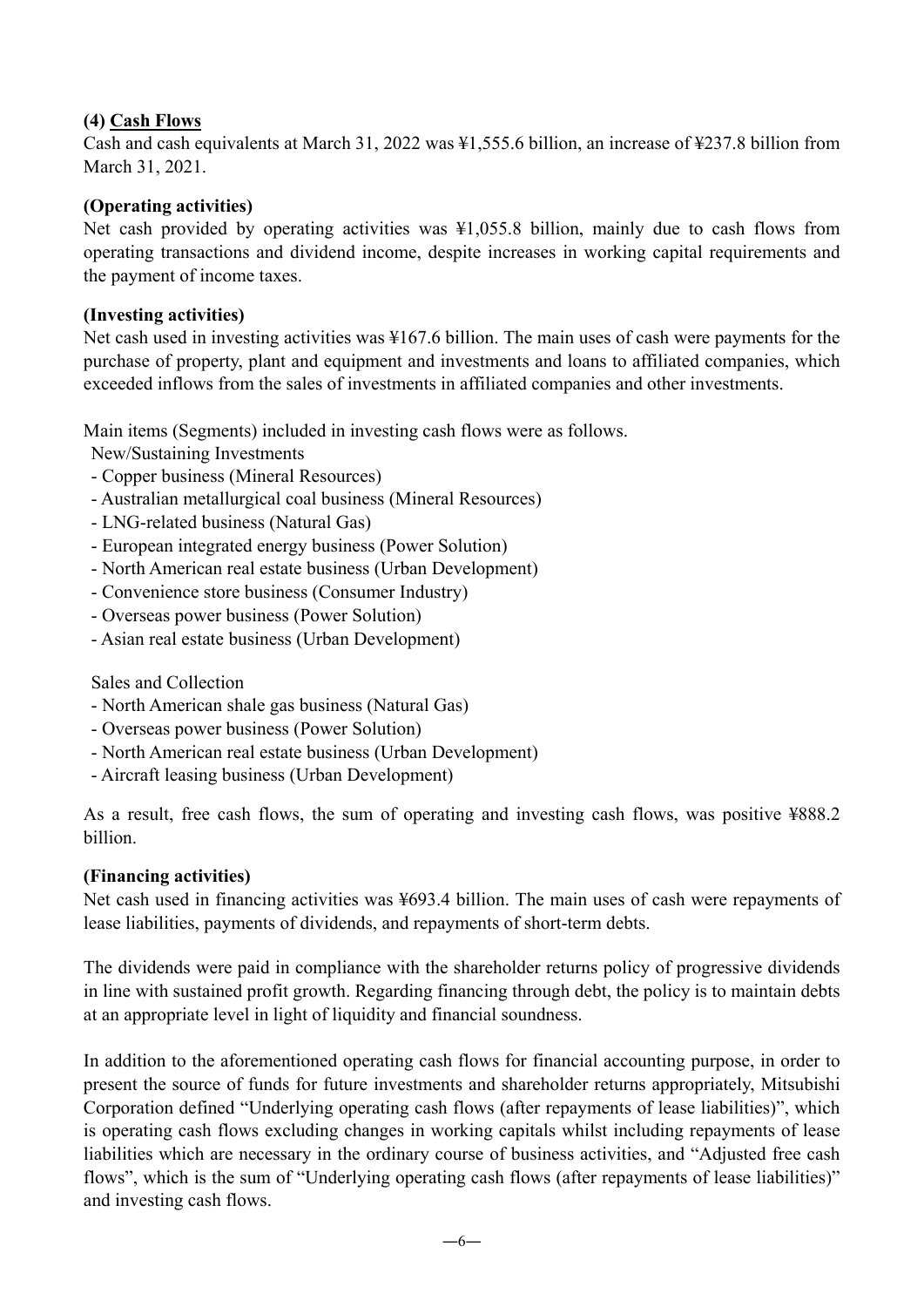Underlying operating cash flows (after repayments of lease liabilities) in the year ended March 31, 2022 was positive ¥1,236.5 billion, an increase of ¥611.3 billion, year over year.

As a result, Adjusted free cash flows was positive ¥1,068.9 billion.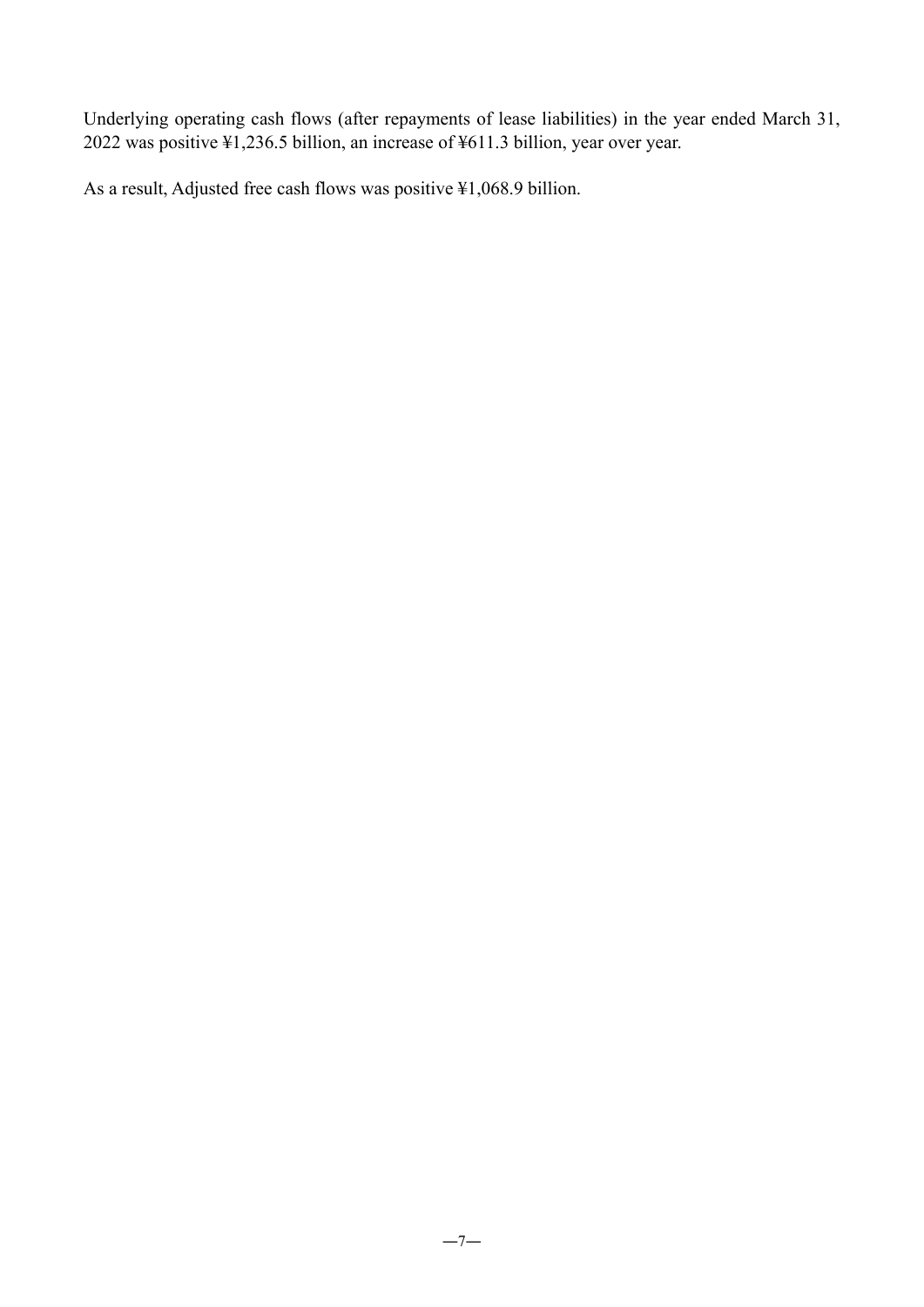#### **2. Forecasts for the Year Ending March 2023**

For the year ending March 2023, profit for the year is expected to be ¥850.0 billion. For the segmentspecific forecasts and market condition assumptions, please refer to financial results for the year ended March 2022 (Results for the Year Ended March 2022 and Forecasts for the Year Ending March 2023). Please see the "Business Risks" section for principal risks that have the potential to affect the operating performance.

#### **3. Business Risks**

#### **(1) Risks of Changes in Global Macroeconomic Conditions**

Changes in global and regional macroeconomic conditions are deeply linked to personal consumption and capital expenditure and impact commodity markets. As a result, macroeconomic conditions can cause changes in the prices, volumes and costs of commodities and products handled in our global businesses across diverse industrial sectors, significantly impacting our operating results and financial standing.

In the year ended March 2022, the global economy as a whole recovered from the economic crisis caused by the COVID-19 pandemic. However, due to additional waves of COVID-19 infection in some areas, albeit with less virulent strains of the virus, and the impact of the Russia-Ukraine situation, the pace of recovery slowed at times. The global economy is expected to continue growing, but there remain many risk factors that could have a negative economic impact, including such geopolitical risks as the Russia-Ukraine situation and U.S.-China tensions; the reduction of U.S. monetary easing; and persistently high resource and energy prices. The situation will require careful monitoring.

#### **(2) Market Risks**

("Profit for the year" refers to profit for the year attributable to owners of the Parent. Unless otherwise stated, effects on future profit for the year are the estimated effects in the year ending March 2023, based on results for the year ended March 2022.)

#### **1) Commodity Market Risk**

In the course of our business activities, we are exposed to various risks relating to fluctuations of commodity prices as a trader, an owner of rights to natural and energy resources, and a producer and seller of the industrial products of our investees. Product categories that may have a large impact on our operating results are as follows:

#### **(Energy Resources)**

We engage in the natural gas and oil development and production business and the liquefied natural gas (LNG) business in North America, Southeast Asia, Australia, and other regions. Accordingly, fluctuations in oil and gas prices could have a significant impact on our operating results.

The price of Dubai crude oil approached US\$80/BBL at the end of December 2021 but rose from January onward. Reflecting concerns over possible decreases or interruptions in crude oil exports from Russia in light of the Russia-Ukraine situation, which began in February, and the decision at the March 2 meeting of OPEC-Plus to ignore calls for additional production increases, crude oil prices rose to exceed US\$100/BBL. On March 8, the United States announced a ban on imports of Russian crude oil, and on March 9, the price rose to almost US\$130/BBL. Subsequently, in light of a decision by IEA member countries to release oil reserves, the price settled at around US\$100/BBL as of the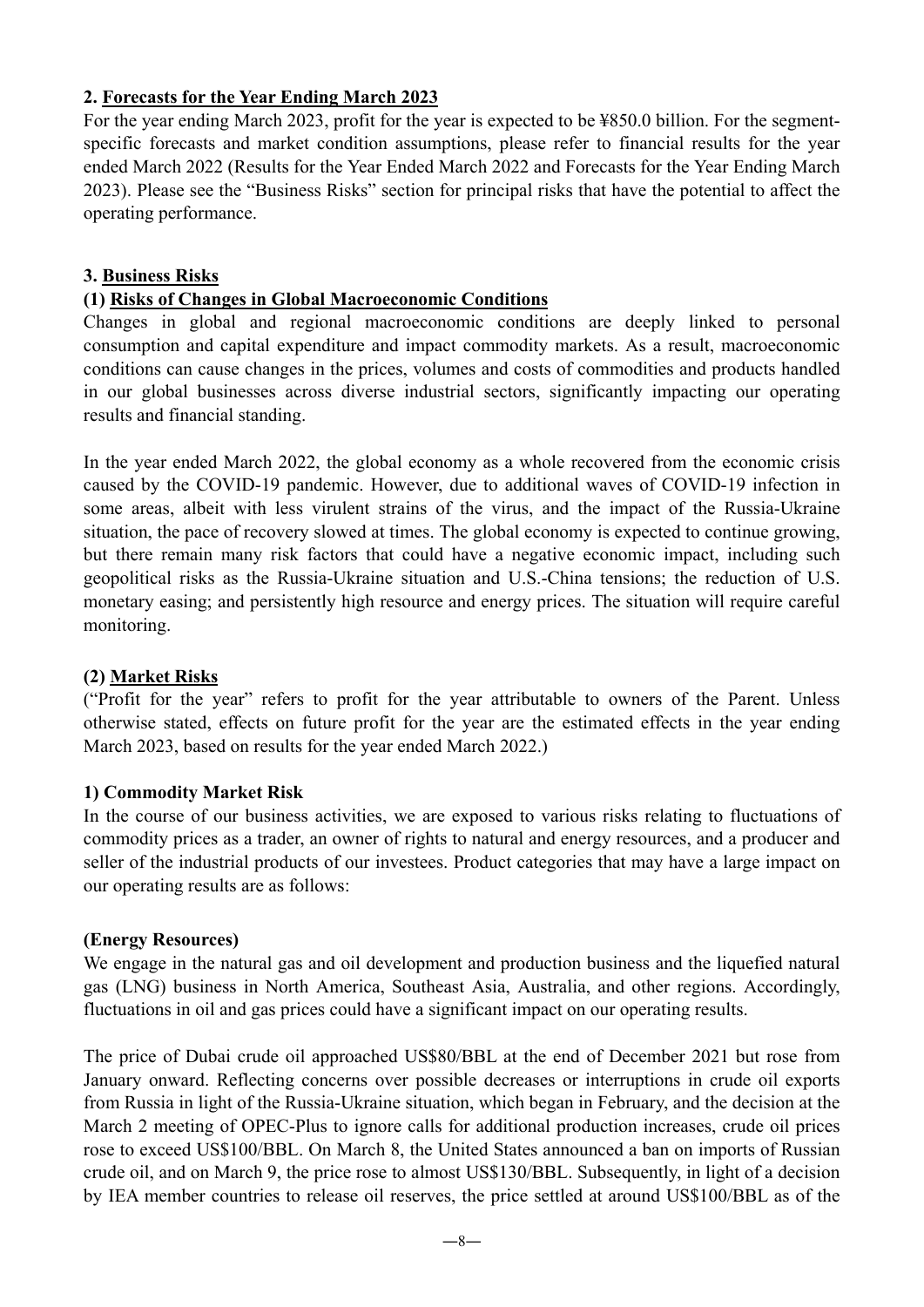end of March. We expect prices to remain highly volatile in the short term.

Furthermore, while most of our LNG sales are based on long-term contracts, some are on the spot market. LNG spot prices in Asia started 2022 higher than in previous years, at over US\$20 per million British thermal unit (Btu) in early January. Concerns about decreases in the supply of Russian gas due to the Russia-Ukraine situation led to a spike in natural gas prices in Europe, causing spot prices to rise to a record high of US\$84 in early March, but prices have subsequently been below US\$40.

In many cases, LNG prices are linked to crude oil prices. It is estimated that a US\$1/BBL fluctuation in the price of crude oil would have an approximate ¥2.5 billion effect on profit for the year for LNG and crude oil combined in a year, mainly through equity method earnings. However, fluctuations in the price of LNG and crude oil might not be immediately reflected in our operating results because of the time lag between such fluctuations and their impact on our operations.

#### **(Mineral Resources)**

Through a wholly owned subsidiary, Mitsubishi Development Pty Ltd (MDP), in Brisbane, Australia, we sell metallurgical coal, which is used for steel manufacturing. Fluctuations in the price of metallurgical coal may affect our operating results through MDP's earnings. MDP's operating results cannot be determined by the coal price alone since MDP's results are also significantly affected by fluctuations in exchange rates among the Australian dollar, U.S. dollar and yen, as well as adverse weather and labor disputes etc.

In addition, as a producer, we are exposed to the risk of price fluctuations in copper. It is estimated that a US\$100 fluctuation in the price per MT of copper would have a ¥1.6 billion effect on our profit for the year (a  $US\ell 10$  price fluctuation per lb. of copper would have a ¥3.6 billion effect on our profit for the year). However, variables beside price fluctuations may also have an impact. These include the grade of mined ore, the status of production operations, and reinvestment plans (capital expenditures). Therefore, the impact on earnings may not be determined by the copper price alone.

In addition, as production and development plans are long-term, medium- to long-term price forecasts have a more significant impact on the valuation of our investment than short-term price fluctuations. If long-term stagnation or increases are forecast in commodities markets, impairment loss or reversal of impairment loss on our property, plant and equipment and investments accounted for using the equity method could impact our operating results.

#### **2) Foreign Currency Risk**

We are exposed to the risk of fluctuations in foreign currency rates against the yen in the course of our trading activities, such as export, import, and offshore trading. While we use forward contracts and other hedging strategies, there is no assurance that we can completely avoid foreign currency risk.

In addition, dividends received from overseas businesses and equity in earnings of overseas consolidated subsidiaries and affiliates are relatively high in proportion to our profit for the year. Because most of these earnings are denominated in foreign currencies, which are converted to yen solely for reporting purposes, appreciation in the yen relative to foreign currencies has a negative impact on profit for the year. In terms of sensitivity, a ¥1 change relative to the U.S. dollar would have an approximately ¥4.0 billion effect on profit for the year.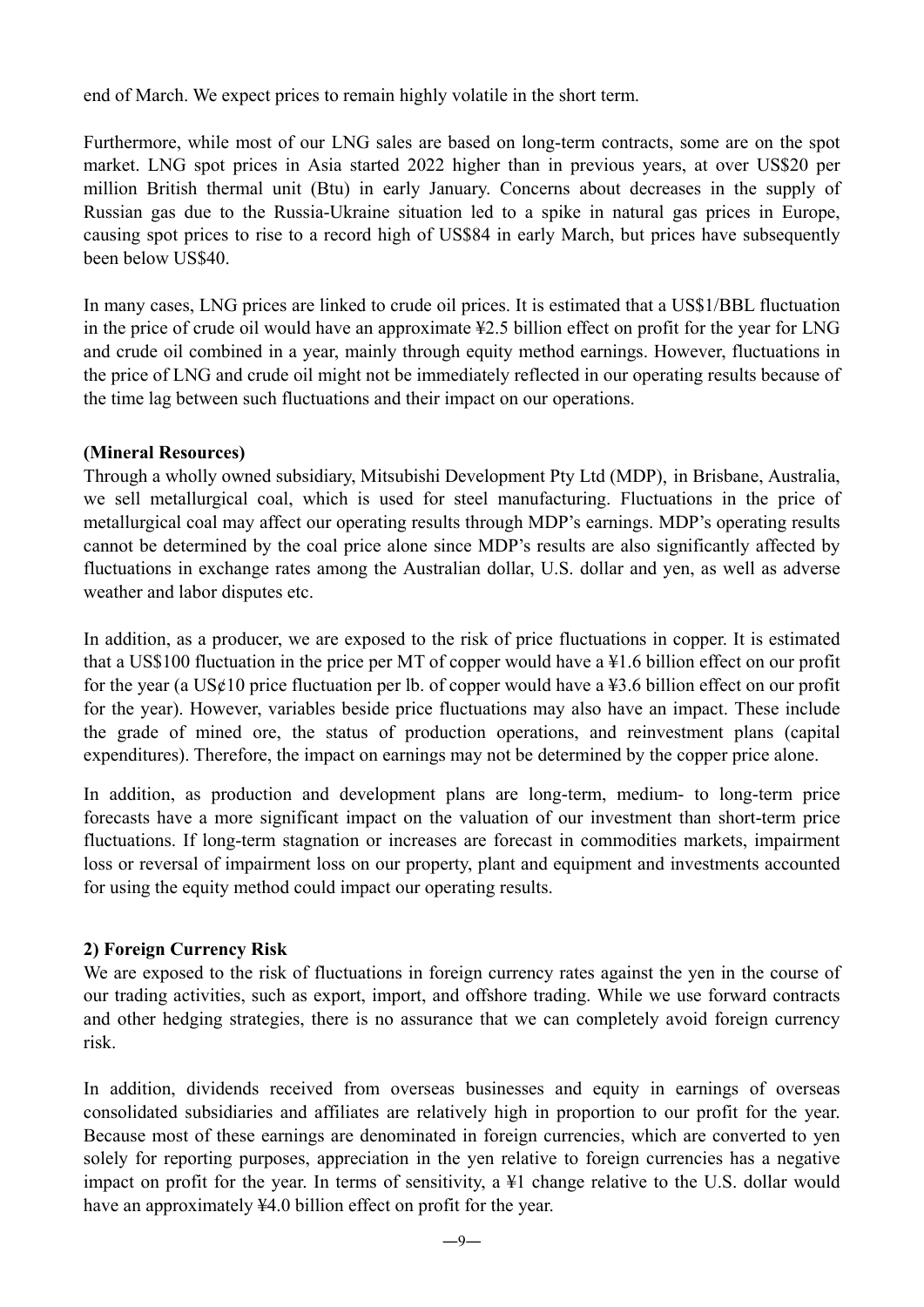Regarding our investments in overseas businesses, an appreciation in the yen poses the risk of lowering shareholders' equity through a negative effect on exchange differences on translating foreign operations. Consequently, as needed we implement various measures to prevent increased exposure to foreign currency risk on investments, such as by hedging foreign currency risks with respect to new large investments. However, there is no assurance that we can completely avoid these risks.

#### **3) Stock Price Risk**

As of March 31, 2022, we owned approximately ¥1,010.0 billion (market value) of marketable securities, mostly equity issues of customers, suppliers and affiliates. These investments expose us to the risk of fluctuations in stock prices. The valuation above includes net unrealized gains of approximately ¥160.0 billion based on market prices, a figure that could change depending on future trends in stock prices. In our corporate pension fund, some of the pension assets are managed as marketable stocks. Accordingly, a fall in stock prices could reduce pension assets.

#### **4) Interest Rate Risk**

As of March 31, 2022, we had gross interest-bearing liabilities (excluding lease liabilities) of ¥5,643.2 billion. Because almost all of these liabilities bear floating interest rates, there is a risk of an increase in interest expenses caused by a rise in interest rates.

The vast majority of these interest-bearing liabilities correspond to trade receivables, loans receivable and other operating assets that are affected by changes in interest rates. Because a rise in interest rates produces an increase in income from these assets, while there is a timing difference, interest rate risk is offset. For the remaining interest-bearing liabilities exposed to interest rate risk without such offsets, commensurate asset holdings such as investment securities, property and equipment generate trading income as well as other income streams such as dividends that are strongly correlated with economic cycles. Accordingly, even if interest rates increase as the economy improves, leading to higher interest expenses, we believe that these expenses would be offset by an increase in income from the corresponding assets held. However, our operating results may be negatively affected temporarily if there is a rapid rise in interest rates because increased income from commensurate assets held would fail to offset immediately the effects of a preceding increase in interest expenses.

To monitor market movements in interest rates and respond flexibly to market risks, we have established the Asset Liability Management (ALM) Committee. This committee establishes fund procurement strategy and manages the risk of interest rate fluctuations.

#### **(3) Credit Risk**

We extend credit to customers in the form of trade credit, including accounts receivable and advance payments, finance, guarantees and investments as part of our various operating transactions. We are therefore exposed to credit risks in the form of losses arising from deterioration in the credit of or bankruptcy of customers. Furthermore, we utilize derivative instruments, primarily swaps, options and futures, for the purpose of hedging these risks. In this case, we are exposed to the credit risk of the counterparties regarding these derivative contracts.

To manage this risk, we have established credit and transaction limits for each customer as well as introduced an internal rating system. Based on internal rules determined by internal ratings and the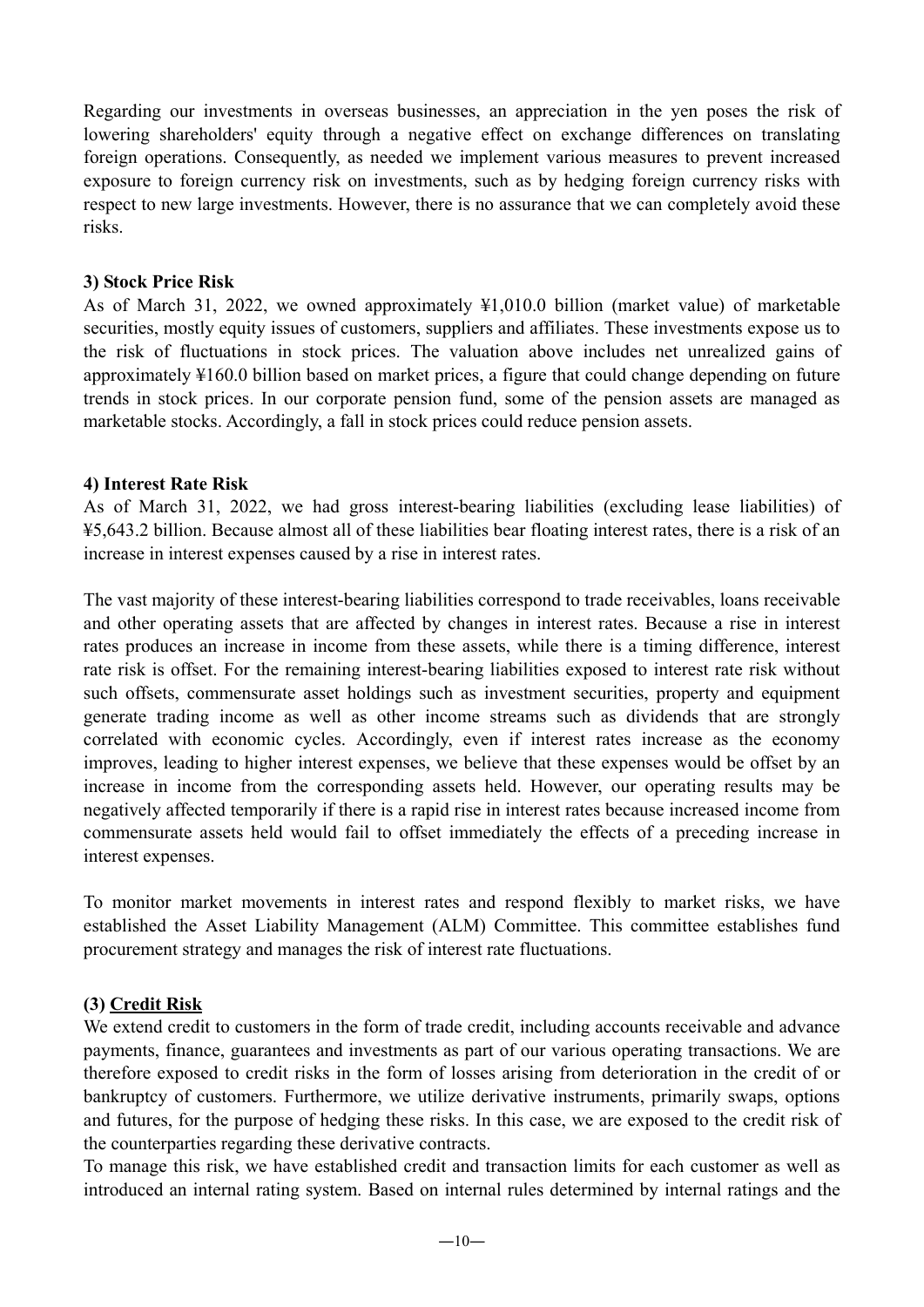amount of credit, we also require collateral or a guarantee depending on the credit profile of the counterparty. However, there is no guarantee that we will be able to completely avoid credit risk with these strategies. We reduce transactions and take measures to protect our receivables when there is deterioration in the credit condition of customers. We also have a policy for dealing with bankrupt customers and work to collect receivables. However, failure to collect receivables and other credit could affect our operating results.

In particular, if additional global waves of COVID-19 accompanying mutations and increased virulence or the emergence of geopolitical risks cause further corporate credit and funding difficulties, a resulting increase in bankruptcy among our customers could impact our operating results.

#### **(4) Country Risk**

We are exposed to country risks in relation to transactions and investments with overseas companies in the form of possible delays or inability to collect payments or conduct business activities due to political and socioeconomic conditions in the countries where such companies are domiciled.

We take appropriate risk hedging measures that involve, in principle, hedges via third parties through such means as taking out insurance, depending on the nature of the project. Furthermore, we have established a country risk countermeasure system and Regional Strategy Committee to manage country risk.

The country risk countermeasure system classifies countries into categories based on risk factor type. Country risk is controlled within a certain range through the establishment of risk limits for each category.

The Regional Strategy Committee is chaired by the Corporate Functional Officer for Global Strategy. Its responsibilities include assessing the risk situation in various countries, establishing and managing the country risk countermeasure system, and evaluating individual projects. Risks related to Russia and Ukraine are managed and controlled through this system.

However, even with these risk hedging measures, it is difficult to completely avoid risks caused by deterioration in the political, economic, or social conditions in the countries or regions where our customers, portfolio companies or ongoing projects are located. Such eventualities may have an impact on our operating results.

The Company's main business in Russia is the sales finance business in the Automotive & Mobility Group and the investment in LNG-related businesses in the Natural Gas Group, with total assets relating to the Company's operations in Russia amounting to ¥228.8 billion at March 31, 2022.

#### **(5) Business Investment Risk**

We participate in the management of various companies by acquiring equity and other types of interests. These business investment activities are carried out with the aim of increasing our commercial rights and deriving capital gains. However, we are exposed to various risks related to business investments, such as the possible inability to recover our investments, exit losses, or being unable to earn the planned profits. Regarding the management of business investment risk, in the case of new business investments, we clarify the meaning and purpose of the investment, quantitatively estimate the downside risk of investments, and evaluate whether the return on the investments, based on the characteristics of the business, exceeds the expected rate of return. After investing, we formulate annual business plans for each investment and manage risks to achieve our investment goals. Furthermore, we clarify retention policies, including the sale of our equity interest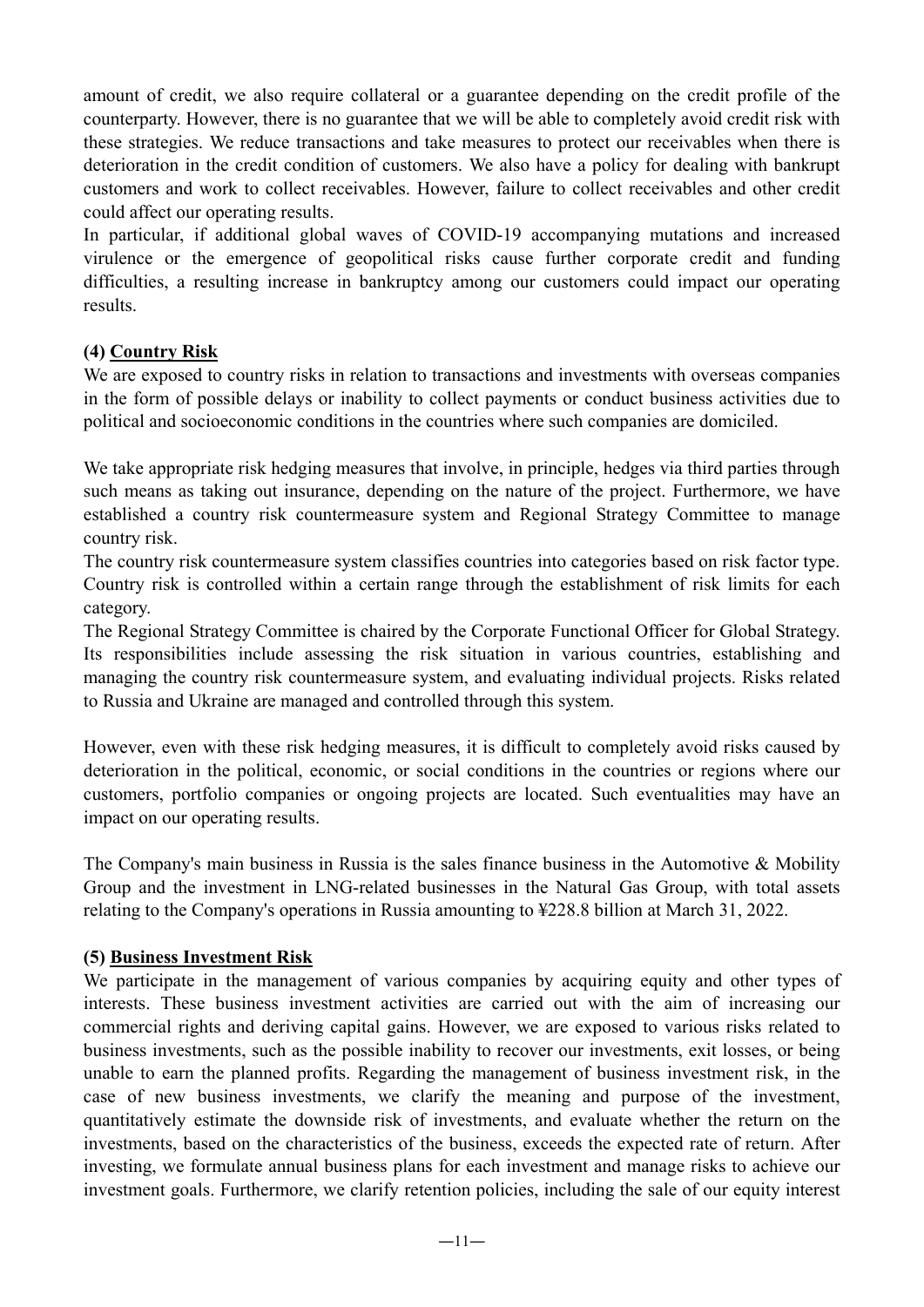or the liquidation of the investee in order to efficiently replace assets in our portfolio, in the event that the investments are generating lower earnings than indicated in the plan.

Notwithstanding these initiatives, although we follow strict standards for the selection and management of investments, it is difficult to completely avoid the risk of investments not delivering the expected profits. Therefore, our operating results could be affected by changes in the business environment and withdrawals from an investment etc.

#### **(Specific Investments)**

#### **a. Investments in Australian Metallurgical Coal and Other Mineral Resource Interests**

In November 1968, we established MDP to engage in the development of coal (metallurgical coal, which is used for steel manufacturing). In 2001, we acquired through MDP a 50% interest in the BMA metallurgical coal business (BMA) in Queensland, Australia, for approximately ¥100.0 billion, and have been engaging in this business with the partner, BHP Group Limited, headquartered in Melbourne, Australia. BMA has grown into one of the world's largest metallurgical coal businesses, currently producing 65 million tons per year. As of March 31, 2022, the book value of MDP's fixed assets is ¥1,002.9 billion.

The commodity market risks have the potential to affect MDP's profit, in turn affecting our operating performance. For details, please refer to the section entitled "(2) 1) Commodity Market Risk (Mineral Resources).

#### **b. Investments in Interests in Chilean Copper Assets**

We hold shares in Anglo American Sur S.A. (AAS), which holds Chilean copper resource interests, with Anglo American Plc (AAC), headquartered in London, United Kingdom, and a joint venture between Corporación Nacional del Cobre de Chile, a nationally operated copper production company headquartered in Santiago, and Mitsui & Co., Ltd. In the fiscal year ended March 31, 2021, we transferred shares of AAS to Chili-based M.C. Inversiones Limitada, our core mineral resource development company in Central and South America, in order to evolve AAS's business management, including flexibly implementing initiatives in Chile with partners, and thereby raise AAS's business value.

AAC holds a 50.1% ownership interest in AAS, the joint venture holds a 29.5% interest, and we hold a 20.4% interest, which we acquired for US\$4.51 billion.

AAS holds a significant portfolio of copper assets in Chile, including the Los Bronces mine, the El Soldado mine, the Chagres copper smelter and large-scale prospective exploration properties. (AAS's total copper production was approximately 370,000 tons in 2021.)

We apply the equity method to the investment in AAS. As an investment accounted for using the equity method, we conduct impairment tests for our investment in AAS. As AAS's production and development plans are long-term, medium- to long-term price forecasts have a more significant impact on the valuation of our investment in AAS than short-term price fluctuations. We therefore evaluate risk from a medium- to long-term perspective, including latest revisions in copper price forecasts and development plan. In relation to copper prices, we formulate a forecast, taking into account fundamentals such as the future supply/demand environment and data provided by external financial institutions and other organizations. The book value of the investment in AAS was approximately ¥170.0 billion as of March 31, 2022.

For the status of permitting process related to the investments in AAS, please refer to "(4) Subsequent Events" under "2.Notes Concering Consolidated Financial Statements" of "Consolidated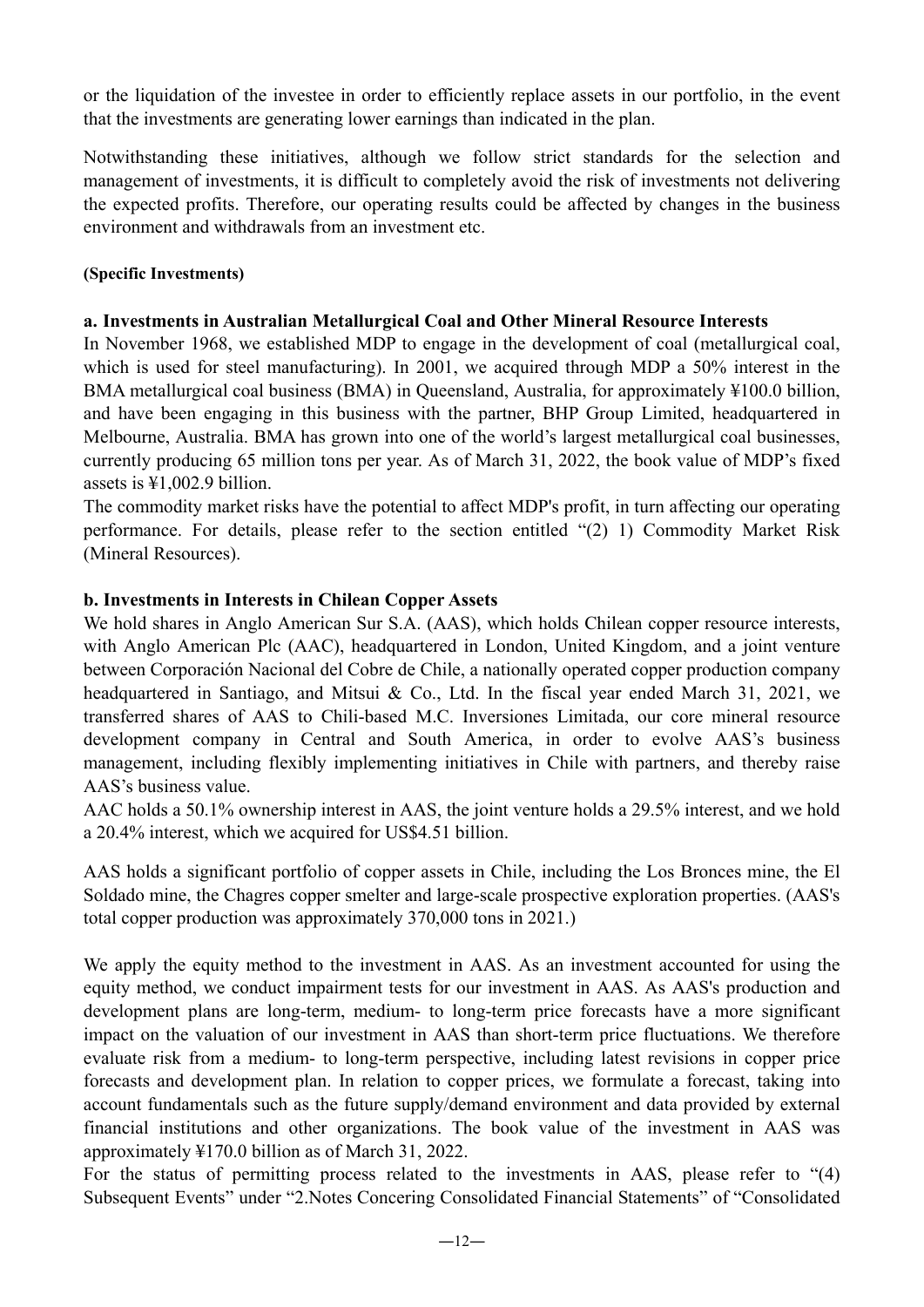Financial Statements and Notes Concerning Consolidated Financial Statements" .

#### **c. Investments in Interests in Peruvian Copper Assets**

Together with AAC, headquartered in London, United Kingdom, we hold a 40% interest in Anglo American Quellaveco S.A. (AAQ), headquartered in Lima, Peru, which holds the resource interests to the Quellaveco copper mine project (Quellaveco) in Peru.

Quellaveco is one of the world's largest undeveloped copper deposits, estimated to contain 8.8 million tons (content mineral basis) of copper ore reserves, and is highly cost competitive. Construction on the project commenced in August 2018 and is advancing toward a planned production start in mid-2022. After full-scale production commences, copper production attributable to Mitsubishi Corporation is estimated to increase by about 120,000 tons per year.

We apply the equity method to the investment in AAO. We conduct impairment tests for our investment in AAQ as an investment accounted for using the equity method. Quellaveco is still under development and AAQ's production and development plans are long-term. As such, medium- to long-term price forecasts have a more significant impact on the valuation of our investment in AAQ than short-term price fluctuations. We therefore evaluate this investment from a medium- to longterm perspective that includes latest copper price forecasts and development plan. We formulate these forecasts of copper prices taking into account fundamentals such as the future supply/demand environment and data provided by external financial institutions and other organizations.

The total of the investment book value and loan to AAQ is approximately ¥370.0 billion as of March 31, 2022.

#### **d. Montney Shale Gas Development Project/LNG Canada Project**

We are building a natural gas value chain in Canada, stretching from upstream resource development to LNG production, export and sales. In terms of upstream businesses, we are operating a shale gas development business through our wholly owned consolidated subsidiary CUTBANK DAWSON GAS RESOURCES LTD. with Ovintiv Inc. Our investment stake in the project is 40%, with a book value of ¥207.4 billion as of March 31, 2022.

Also, to export and sell the natural gas as LNG, we took a final investment decision (FID) on LNG Canada, together with our partners, in 2018. This project involves the construction of liquefaction facilities with annual production capacity of 14 million tons to export LNG to customers in Japan and other East Asian countries. Production is expected to commence in the mid-2020s. We are participating in the project through our subsidiary Diamond LNG Canada Partnership (in which we hold a 96.7% interest and Toho Gas holds a 3.3% interest) and advancing efforts with our partners Shell, Petronas, PetroChina and Korea Gas Corporation. Risks in the commodity market have the potential to affect this project, in turn affecting our operating performance. For details, please refer to the section entitled "(2) 1) Commodity Market Risk (Energy Resources)."

In addition to the items mentioned above, we are evaluating our other investments in copper asset interests, as well as investments related to crude oil, gas, and LNG in order to recognize key risks. As production and development plans are long-term, medium- to long-term price forecasts have a more significant impact on the valuation of our investment than short-term price fluctuations.

#### **e. Investment in Lawson Inc**.

In 2017, we acquired an additional 16.6% of the issued shares of Lawson Inc. (Lawson) via tender offer. Combined with our existing 33.4% stake, this resulted in a majority shareholding. Accordingly, we made Lawson a consolidated subsidiary. Lawson operates a franchise system and directly managed Lawson convenience stores, an overseas convenience store business, and other peripheral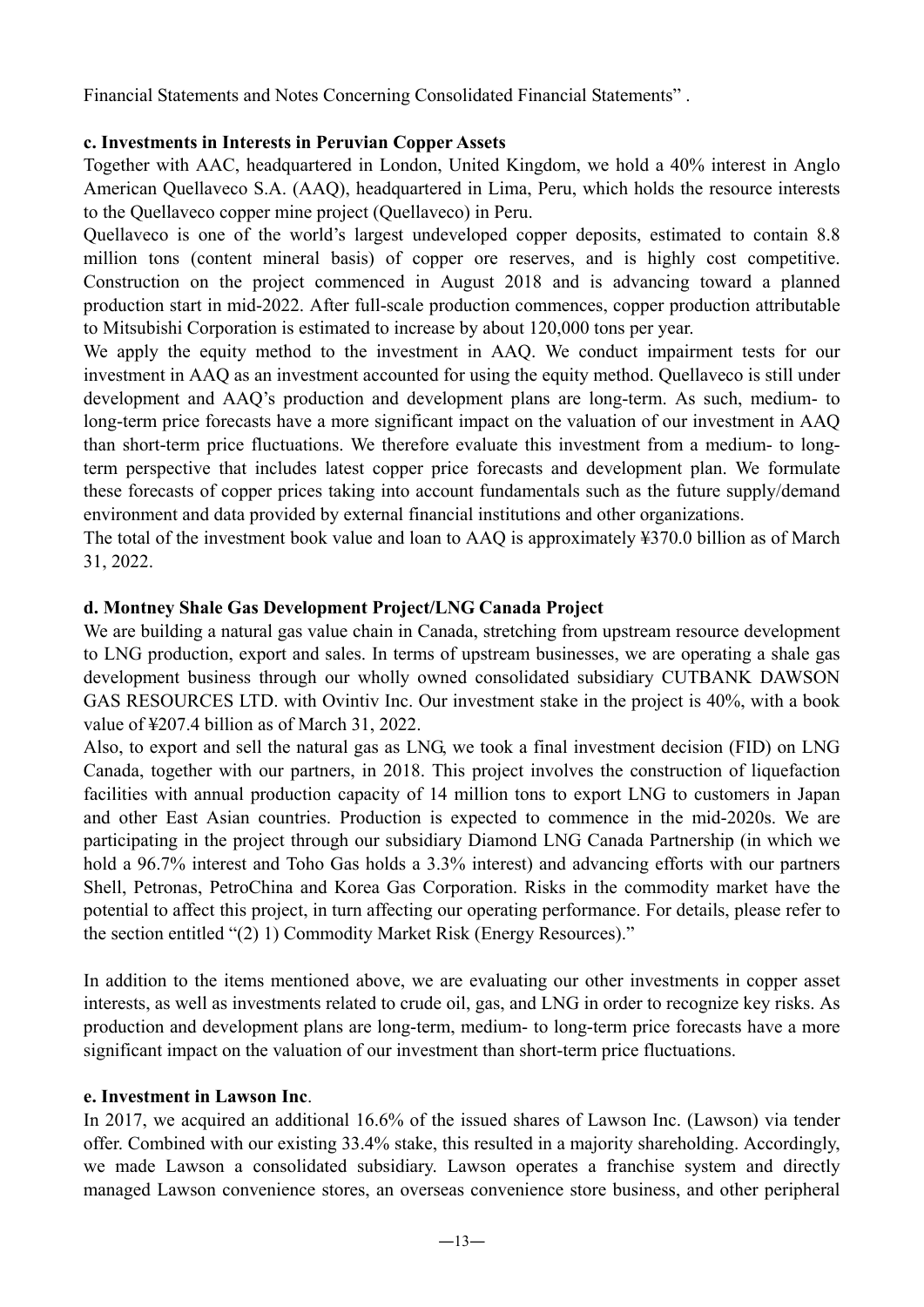businesses. As of February 28, 2022, Lawson's convenience store network comprised approximately 14,700 stores in Japan and 4,800 stores overseas, for a total of approximately 19,500 stores. During the year ended March 31, 2021, we recorded after-tax impairment losses of ¥83.6 billion (the portion attributable to Mitsubishi Corporation) on a portion of the intangible assets and goodwill recognized when Lawson became a subsidiary based on revisions to said subsidiary's business plans made by Mitsubishi Corporation in light of the weakening of recent financial results and unclear outlook due to the impact of the COVID-19.

Going forward, deterioration in the business environment could affect our operating performance via the performance of Lawson or impairment losses on goodwill. The book value of this goodwill as of March 31, 2022 (before calculation to reflect the portion attributable to Mitsubishi Corporation) is approximately ¥160.0 billion.

#### **f. Investment in Eneco**

In March 2020, Diamond Chubu Europe B.V., established jointly by Mitsubishi Corporation and Chubu Electric Power Co., Inc., acquired 100% of the shares of Eneco, a company that operates an integrated energy business in Europe, for approximately ¥500.0 billion.

Eneco is an integrated energy company boasting excellent competitiveness and adaptability in the business fields of renewable power generation and supply, power trading, and retail and new services. By taking advantage of Eneco's technological strengths and know-how in renewable energies, we are aiming to accelerate its own renewable developments in Europe and around the world. We are seizing this acquisition as an opportunity to help reduce greenhouse emissions and realize its vision of simultaneously generating economic, societal and environmental value through its businesses.

A decline in electricity demand or the European macro economy could impact our operating results via Eneco's operating results or impairment loss on the goodwill recognized when we acquired Eneco. The book value of this goodwill as of March 31, 2022 (before calculation to reflect the portion attributable to Mitsubishi Corporation) is approximately ¥120.0 billion.

#### **(6) Risks Related to Compliance**

We are engaged in businesses in all industries through many offices around the world. These activities subject us to a wide variety of laws and regulations. Specifically, we must comply with the Companies Act, tax laws, Financial Instruments and Exchange Act, anti-monopoly laws, anti-bribery laws, security trade control-related and other international trade-related laws, international sanctionrelated laws, environmental laws and various business laws in Japan. In addition, in the course of conducting business overseas, we must abide by the laws and regulations in the countries and regions where we operate. In particular, many countries are imposing or strengthening economic sanctions due to the current Russia-Ukraine situation, and we are following developments closely and responding appropriately.

We have established a Compliance Committee, which is headed by Chief Compliance Officer, who provides direction and supervision related to compliance with laws and regulations on a consolidated basis. Under his/her direction and supervision, in the individual business groups and corporate departments, the compliance officers of individual groups and departments plan and implement specific compliance initiatives and strive to enhance awareness of compliance. We also work to ensure that consolidated subsidiaries and affiliates (excluding listed companies) set up compliance management systems on par with that of ours.

Notwithstanding these initiatives, compliance risks cannot be completely avoided. Failure to fulfill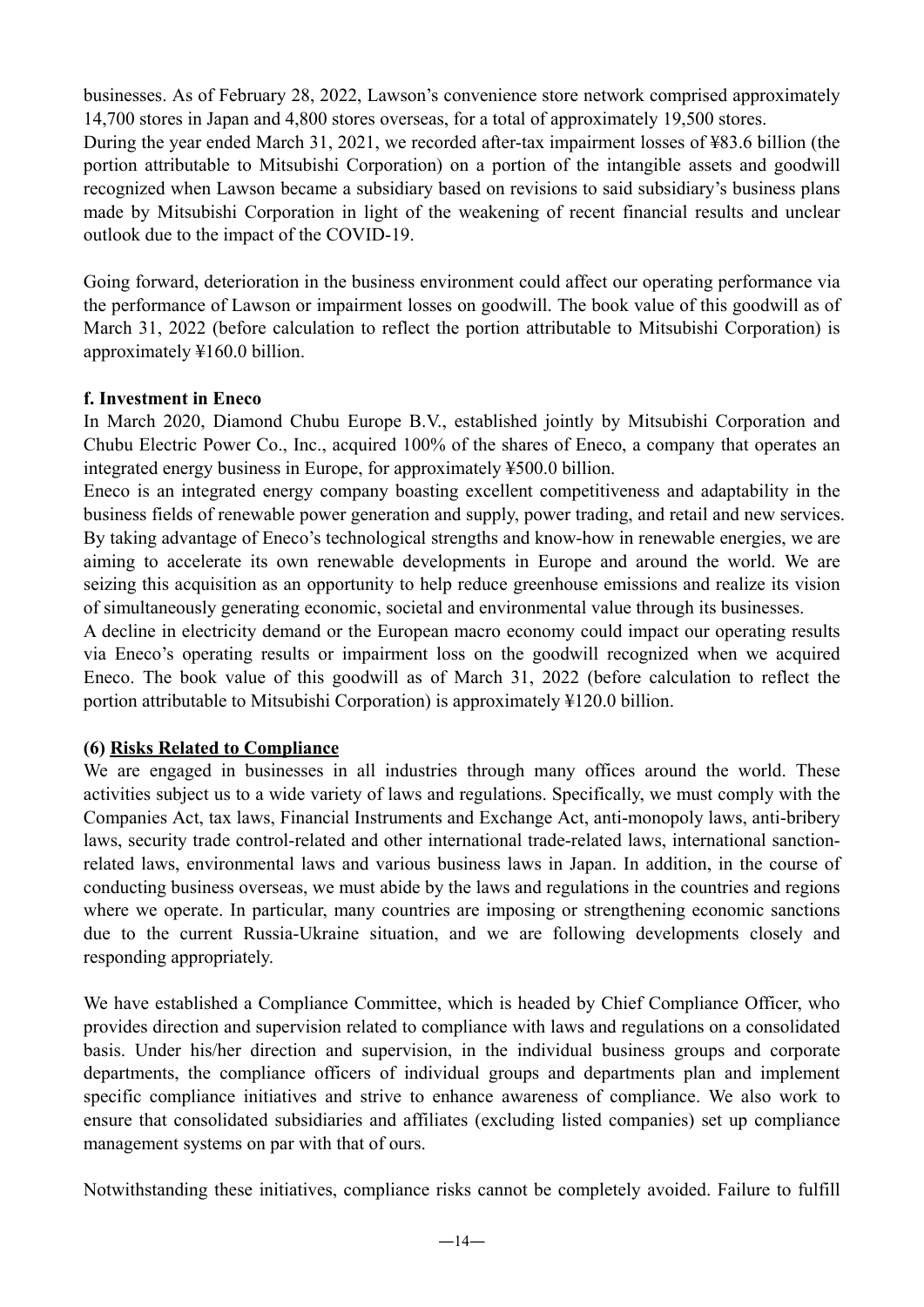our obligations under related laws and regulations could affect our businesses and operating results.

### **(7) Risks from Natural and Other Types of Disasters and Crises**

An unforeseeable crisis, such as a natural disaster like an earthquake, heavy rain or flood, abnormal climatic conditions, or infectious diseases such as a new strain of influenza or COVID-19, or a largescale accident, acts of terrorism or riots that affect our employees and damage our offices, facilities or systems could hinder sales and production activities.

We have put in place a variety of countermeasures, including the Emergency Crisis Management Headquarters; response protocols, such as those for checking the safety and wellbeing of persons associated with us when a crisis occurs; business continuity plans (BCPs) for important operations; earthquake-proofing measures for buildings, facilities and systems (including backup of data); regular drills; and emergency stocks of necessary supplies. Furthermore, we implement business continuity management (BCM) to prepare for crises. These comprehensive management activities include formulating first response protocols and BCPs based on risk and impact analyses of all kinds of events and the continuous operation of the PDCA cycle.

In response to the global COVID-19 pandemic, we have been taking necessary measures to promptly prevent the infection of employees and halt the spread of infection, in tandem with maintaining appropriate business continuity. Both in Japan and overseas, while maintaining the safety of employees as our highest priority, we are working to respond appropriately to conditions related to the spread of infection, requests from the Japanese national and local governments, and conditions and regulations in other countries. We are implementing thoroughgoing measures to prevent infection and other necessary measures to sufficiently ensure safety as we work to secure appropriate business continuity.

However, no amount of preparation can completely avoid the risk of damage or other impact, and a natural or other disaster or crisis could affect our operating results.

#### **(8) Risks Related to Climate Change**

The impact of climate change includes the effects of frequent extreme weather on water resources, effects on human populations and biodiversity in the natural world, as well as the attendant effects on food resources and other natural resources. These effects are of great consequence for the global environment and mankind, as well as for corporate activities, and may negatively impact our business continuity and the operating results.

Risks related to climate change are broadly categorized as transition risks (risks related to government policy and regulations, technology, markets, etc.) and physical risks. Transition risks include risks of increased operational or facility-related costs due to carbon pricing (carbon taxes, etc.), expanded regulations, or the obsolescence of products and services that rely on existing technologies. Physical risks include the impact on operations of drought or flooding. We aim to simultaneously generate economic, societal, and environmental value and, as such, have designated "Contributing to Decarbonized Societies" as one of our materiality and regard climate change as one of the key issues for management to address and respond to as the Company strives to achieve sustainable growth. Accordingly, we are working to address risks related to climate change.

Specifically, the Sustainability & CSR Committee identifies key risks related to climate change and assesses their potential business impact. For businesses expected to be highly impacted, we implement 1.5° scenario analyses based on the recommendations of the Task Force on Climate-Related Financial Disclosures (TCFD) and reflect the results in our strategy for said businesses based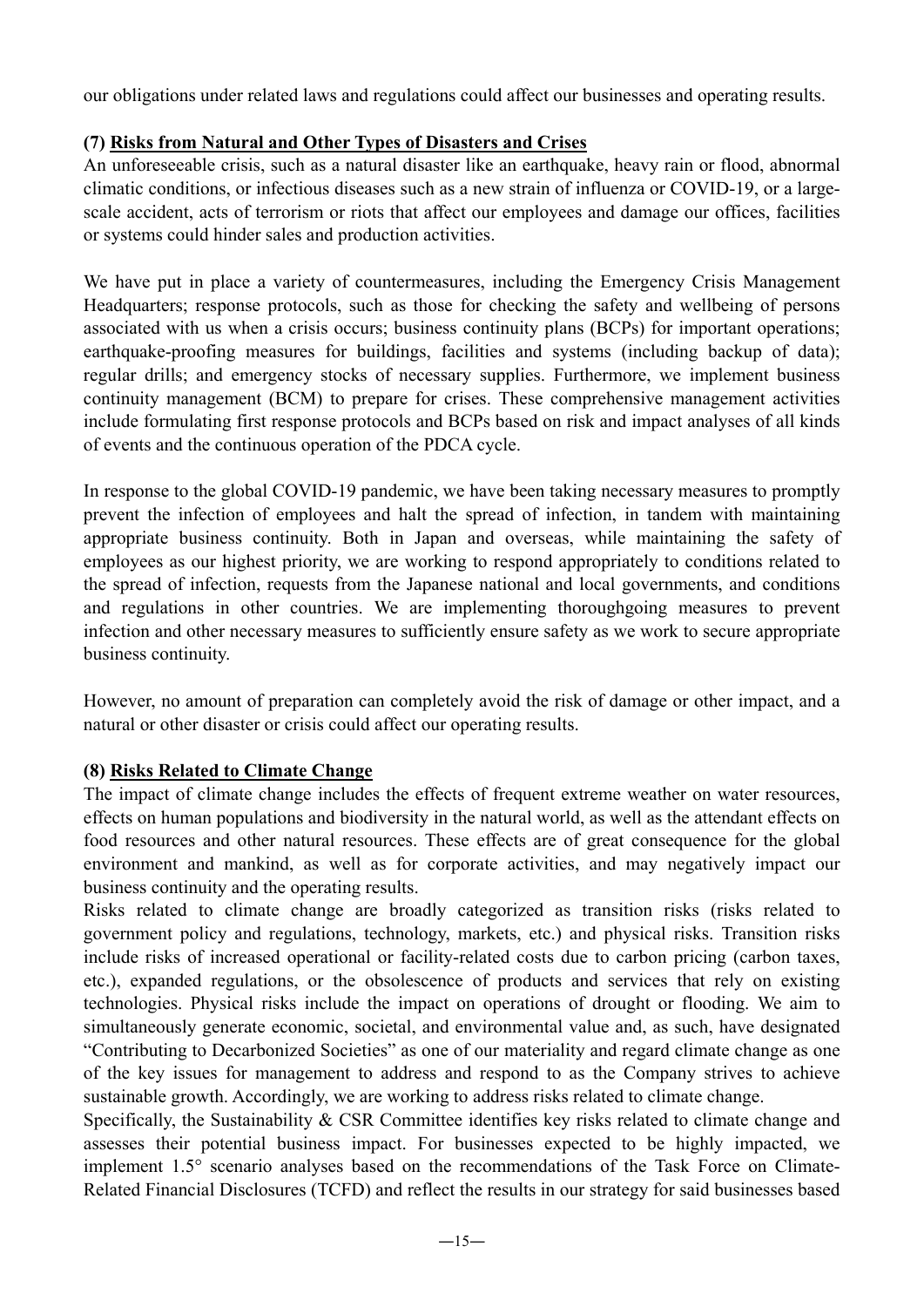on a comprehensive consideration of our policies, the measures of relevant countries, the analyses of external institutions, and the specific conditions of individual businesses. Furthermore, as announced in Midterm Corporate Strategy 2024, we will adopt and promote mechanisms for simultaneously decarbonizing by classifying each business based on climate-related transition risks and opportunities. These efforts are reported to the Board of Directors.

In addition, the problems of climate change present new business opportunities related to developing and promoting the use of new technologies and alternative products in such areas as renewable energy, electric vehicles and ethical consumption.

Note:

Earnings forecast and other forward-looking statements in this release are based on data available, as of the end of the current year, to management and certain assumptions that management believes are reasonable. The achievement of said forecasts cannot be promised, and actual results may therefore differ materially from these statements for various reasons.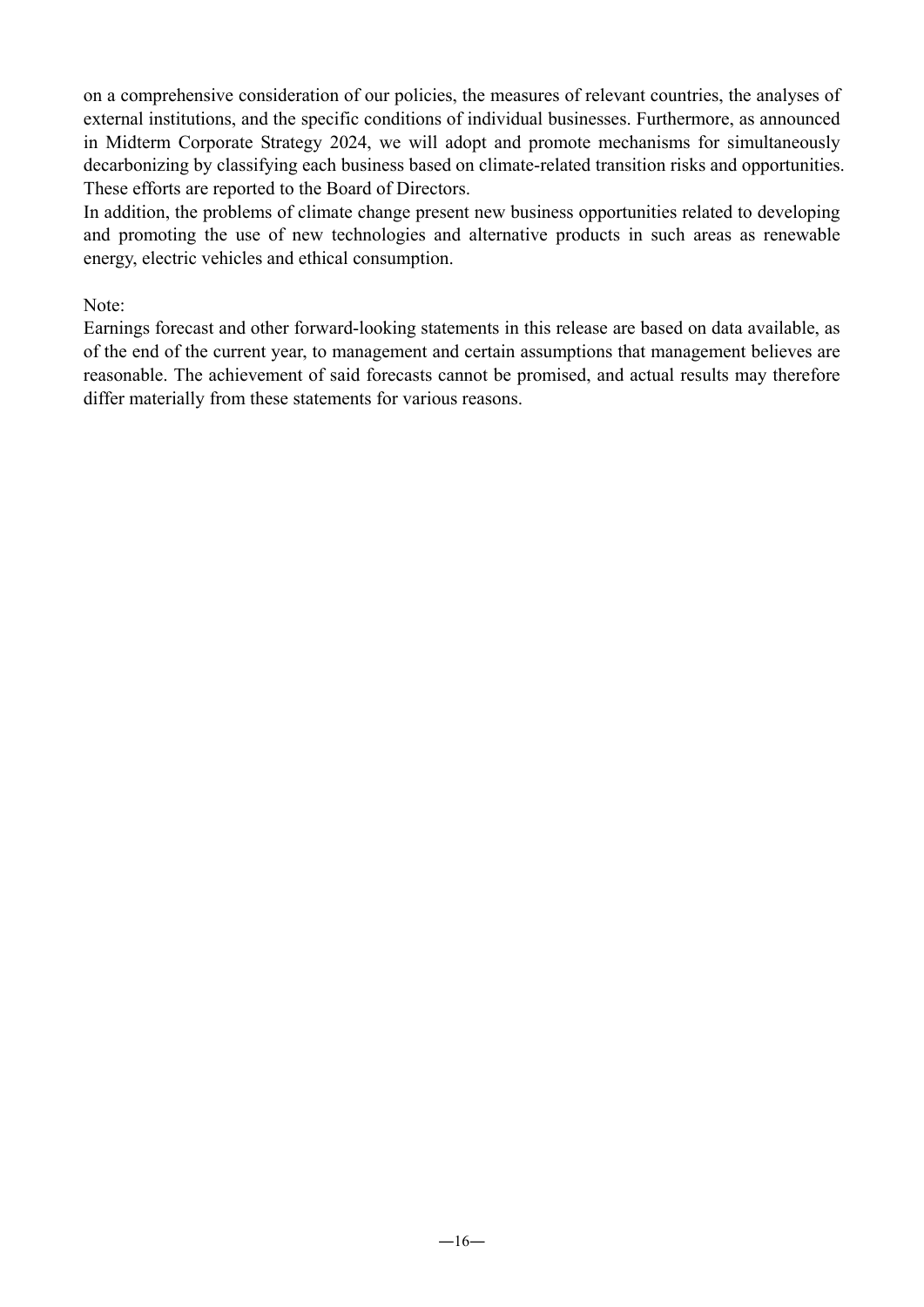## **Basic Concept Regarding the Selection of Accounting Standards**

Mitsubishi Corporation has applied IFRS to enhance its financial reporting's international comparability and availability.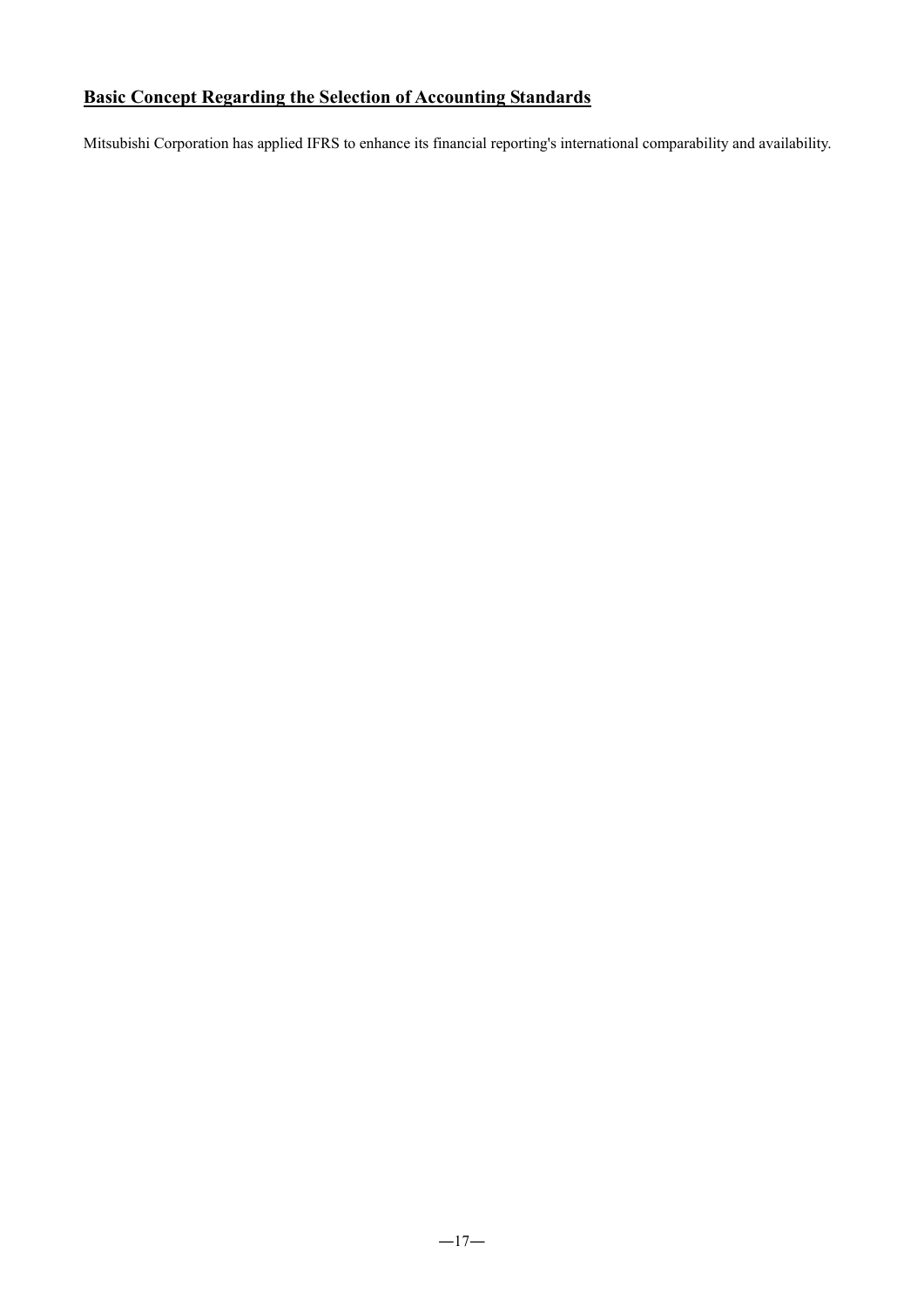### **Consolidated Financial Statements and Notes Concerning Consolidated Financial Statements**

#### **1. Consolidated Financial Statements**

|                                                   | Millions of Yen   |                   |  |
|---------------------------------------------------|-------------------|-------------------|--|
| <b>ASSETS</b>                                     | March 31,<br>2021 | March 31,<br>2022 |  |
| Current assets                                    |                   |                   |  |
| Cash and cash equivalents                         | 1,317,824         | 1,555,570         |  |
| Time deposits                                     | 148,081           | 147,878           |  |
| Short-term investments                            | 15,201            | 7,000             |  |
| Trade and other receivables                       | 3,269,390         | 4,283,171         |  |
| Other financial assets                            | 209,402           | 774,833           |  |
| Inventories                                       | 1,348,861         | 1,776,616         |  |
| <b>Biological</b> assets                          | 74,182            | 98,268            |  |
| Advance payments to suppliers                     | 58,027            | 99,671            |  |
| Assets classified as held for sale                | 41,020            | 202,157           |  |
| Other current assets                              | 620,905           | 585,881           |  |
| Total current assets                              | 7,102,893         | 9,531,045         |  |
| Non-current assets                                |                   |                   |  |
| Investments accounted for using the equity method | 3,290,508         | 3,502,881         |  |
| Other investments                                 | 1,816,029         | 1,957,880         |  |
| Trade and other receivables                       | 763,124           | 829,686           |  |
| Other financial assets                            | 93,102            | 218,701           |  |
| Property, plant and equipment                     | 2,510,238         | 2,784,039         |  |
| Investment property                               | 95,419            | 94,399            |  |
| Intangible assets and goodwill                    | 1,248,462         | 1,221,568         |  |
| Right-of-use assets                               | 1,469,700         | 1,520,536         |  |
| Deferred tax assets                               | 42,233            | 53,548            |  |
| Other non-current assets                          | 203,263           | 197,729           |  |
| Total non-current assets                          | 11,532,078        | 12,380,967        |  |
| Total                                             | 18,634,971        | 21,912,012        |  |

#### (1) Consolidated Statement of Financial Position March 31, 2021 and 2022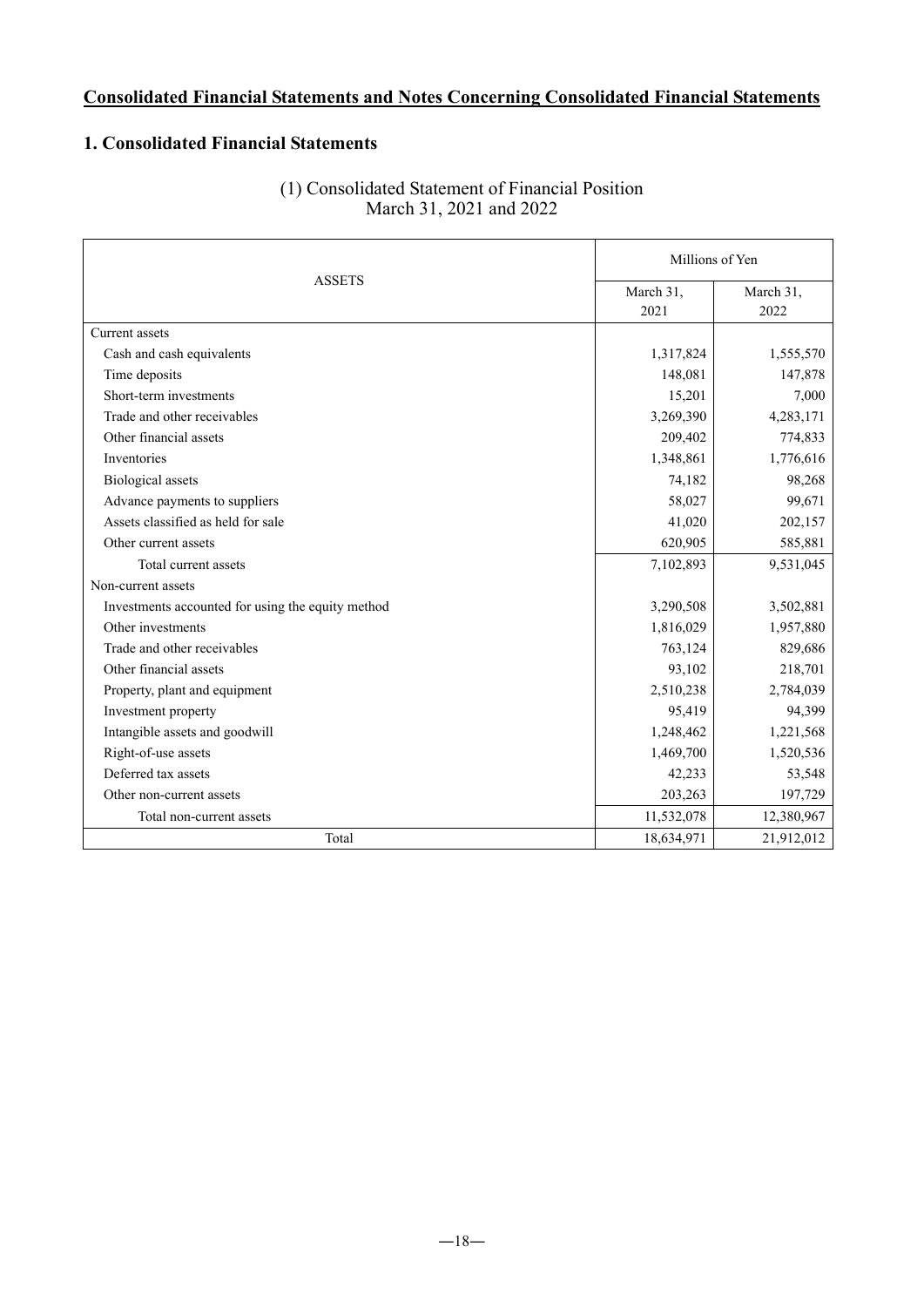|                                                                         | Millions of Yen   |                   |
|-------------------------------------------------------------------------|-------------------|-------------------|
| <b>LIABILITIES AND EQUITY</b>                                           | March 31,<br>2021 | March 31,<br>2022 |
| <b>Current</b> liabilities                                              |                   |                   |
| Bonds and borrowings                                                    | 1,262,522         | 1,603,420         |
| Trade and other payables                                                | 2,665,060         | 3,382,112         |
| Lease liabilities                                                       | 235,498           | 253,519           |
| Other financial liabilities                                             | 256,657           | 884,112           |
| Advances from customers                                                 | 133,474           | 238,656           |
| Income tax payables                                                     | 53,178            | 169,827           |
| Provisions                                                              | 89,268            | 92,154            |
| Liabilities directly associated with assets classified as held for sale | 12,762            | 9,585             |
| Other current liabilities                                               | 661,766           | 684,448           |
| Total current liabilities                                               | 5,370,185         | 7,317,833         |
| Non-current liabilities                                                 |                   |                   |
| Bonds and borrowings                                                    | 4,381,793         | 4,039,749         |
| Trade and other payables                                                | 54,893            | 47,814            |
| Lease liabilities                                                       | 1,304,703         | 1,338,788         |
| Other financial liabilities                                             | 55,817            | 218,053           |
| Retirement benefit obligation                                           | 129,126           | 127,394           |
| Provisions                                                              | 195,997           | 280,633           |
| Deferred tax liabilities                                                | 569,641           | 643,862           |
| Other non-current liabilities                                           | 34,426            | 40,714            |
| Total non-current liabilities                                           | 6,726,396         | 6,737,007         |
| Total liabilities                                                       | 12,096,581        | 14,054,840        |
| Equity                                                                  |                   |                   |
| Common stock                                                            | 204,447           | 204,447           |
| Additional paid-in capital                                              | 228,552           | 226,483           |
| Treasury stock                                                          | (26,750)          | (25, 544)         |
| Other components of equity                                              |                   |                   |
| Other investments designated as FVTOCI                                  | 457,123           | 511,059           |
| Cash flow hedges                                                        | (52, 355)         | (121, 321)        |
| Exchange differences on translating foreign operations                  | 379,917           | 880,674           |
| Total other components of equity                                        | 784,685           | 1,270,412         |
| Retained earnings                                                       | 4,422,713         | 5,204,434         |
| Equity attributable to owners of the Parent                             | 5,613,647         | 6,880,232         |
| Non-controlling interests                                               | 924,743           | 976,940           |
| Total equity                                                            | 6,538,390         | 7,857,172         |
| Total                                                                   | 18,634,971        | 21,912,012        |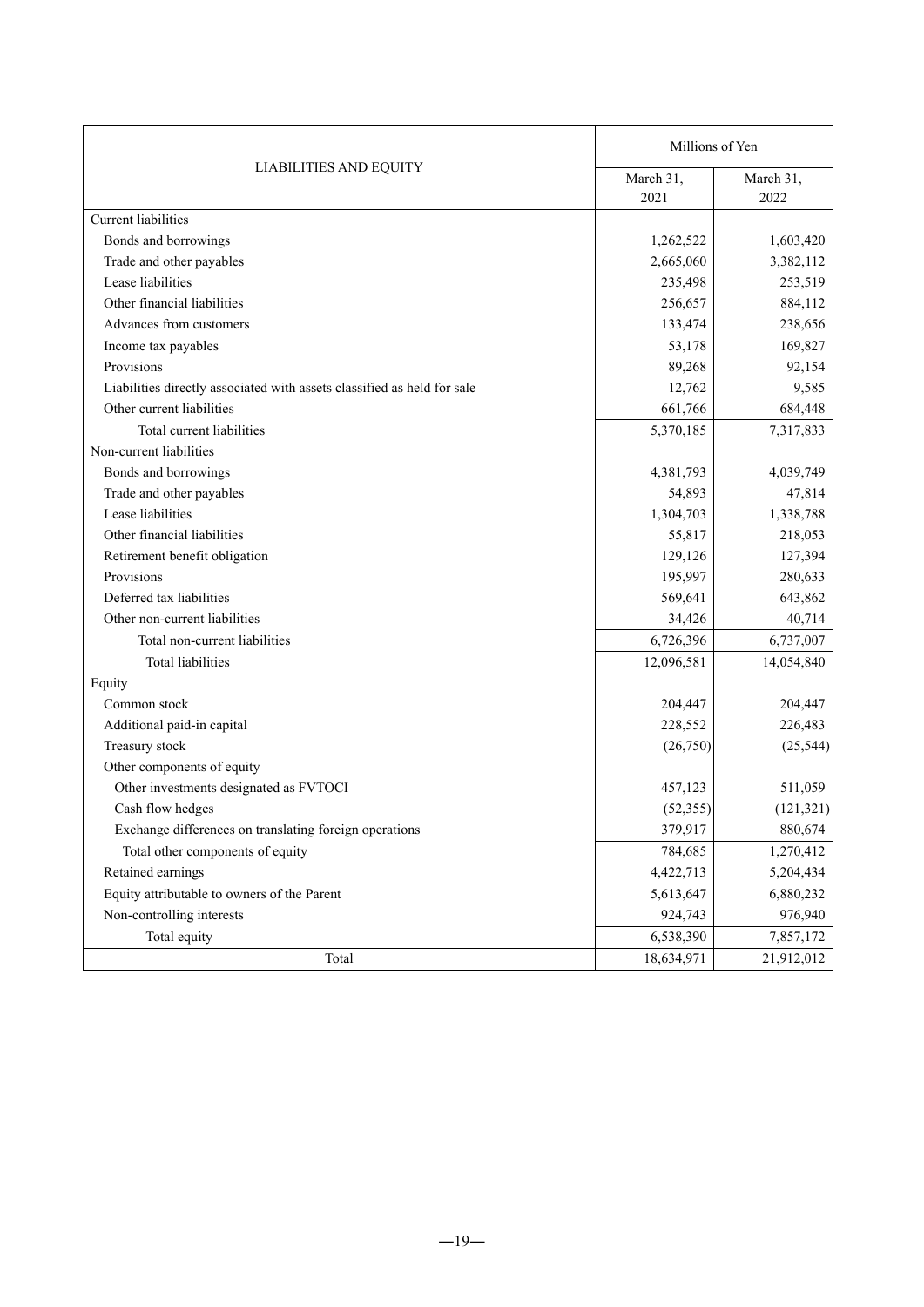### (2) Consolidated Statement of Income Years ended March 31, 2021 and 2022

|                                                                                               | Millions of Yen              |                              |
|-----------------------------------------------------------------------------------------------|------------------------------|------------------------------|
|                                                                                               | Year ended<br>March 31, 2021 | Year ended<br>March 31, 2022 |
| Revenues                                                                                      | 12,884,521                   | 17,264,828                   |
| Cost of revenues                                                                              | (11, 279, 415)               | (15, 114, 064)               |
| Gross profit                                                                                  | 1,605,106                    | 2,150,764                    |
| Selling, general and administrative expenses                                                  | (1,397,707)                  | (1,432,039)                  |
| Gains (losses) on investments                                                                 | 62,082                       | 75,254                       |
| Gains (losses) on disposal and sale of property, plant and equipment and others               | 1,530                        | 6,712                        |
| Impairment losses on property, plant and equipment, intangible assets, goodwill and<br>others | (204, 047)                   | (64, 517)                    |
| Other income (expense)-net                                                                    | 17,951                       | 23,289                       |
| Finance income                                                                                | 117,826                      | 186,532                      |
| Finance costs                                                                                 | (46,300)                     | (46,682)                     |
| Share of profit (loss) of investments accounted for using the equity method                   | 97,086                       | 393,803                      |
| Profit (loss) before tax                                                                      | 253,527                      | 1,293,116                    |
| Income taxes                                                                                  | (121, 286)                   | (288, 657)                   |
| Profit (loss) for the year                                                                    | 132,241                      | 1,004,459                    |
| Profit (loss) for the year attributable to:                                                   |                              |                              |
| Owners of the Parent                                                                          | 172,550                      | 937,529                      |
| Non-controlling interests                                                                     | (40, 309)                    | 66,930                       |
|                                                                                               | 132,241                      | 1,004,459                    |
| Profit (loss) for the year attributable to Owners of the Parent per share (in Yen)            |                              |                              |
| Basic                                                                                         | 116.86                       | 635.06                       |
| Diluted                                                                                       | 116.57                       | 625.73                       |
|                                                                                               |                              |                              |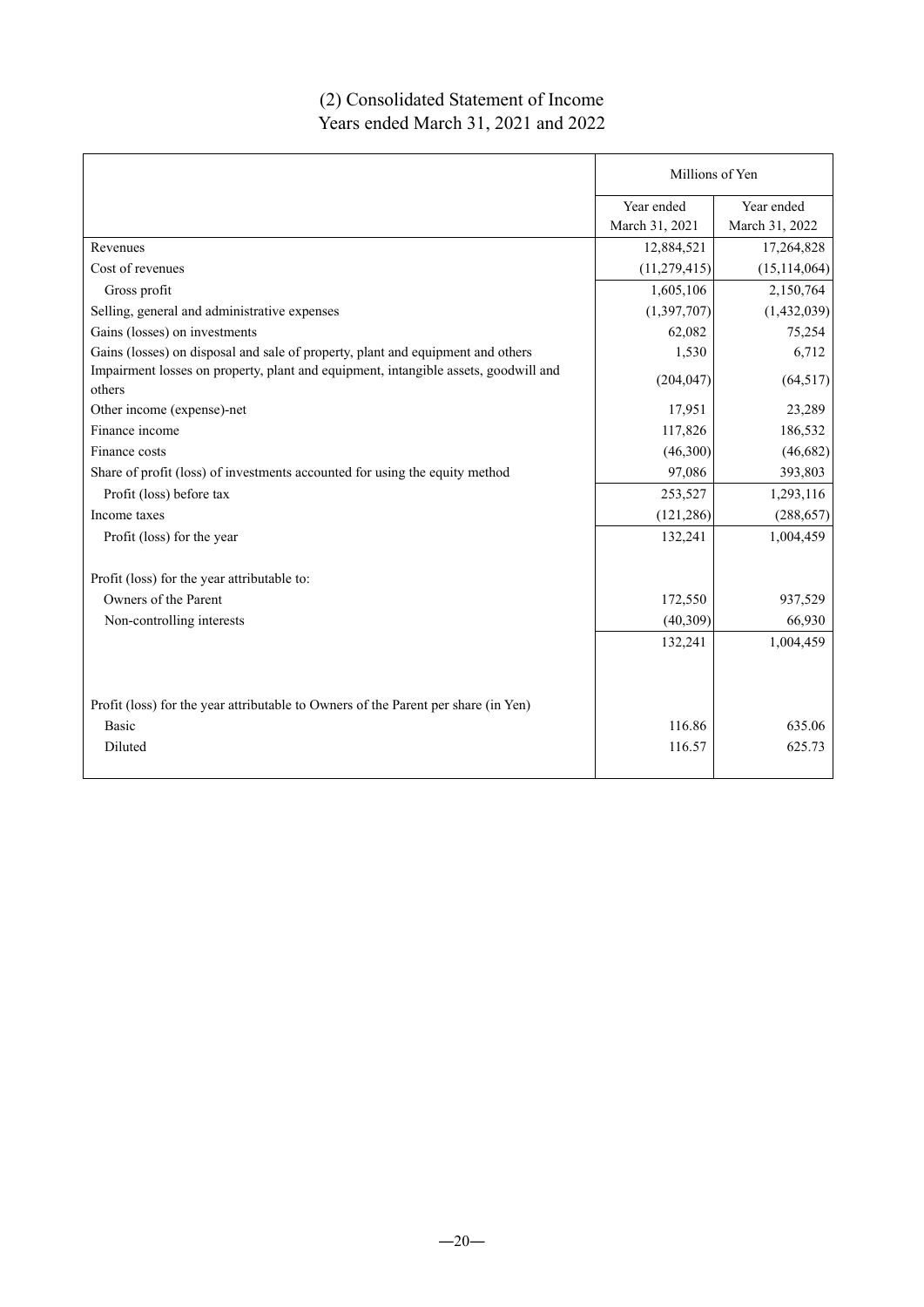### (3) Consolidated Statement of Comprehensive Income Years ended March 31, 2021 and 2022

|                                                                                                    | Millions of Yen |               |
|----------------------------------------------------------------------------------------------------|-----------------|---------------|
|                                                                                                    | Year ended      | Year ended    |
|                                                                                                    | March 31,2021   | March 31,2022 |
| Profit (loss) for the year                                                                         | 132,241         | 1,004,459     |
| Other comprehensive income (loss), net of tax                                                      |                 |               |
| Items that will not be reclassified to profit or loss for the year:                                |                 |               |
| Gains (losses) on other investments designated as FVTOCI                                           | 129,453         | 82,239        |
| Remeasurement of defined benefit pension plans                                                     | 29,813          | 20,412        |
| Share of other comprehensive income (loss) of investments accounted for using<br>the equity method | 10,719          | 10,968        |
| Total                                                                                              | 169,985         | 113,619       |
|                                                                                                    |                 |               |
| Items that may be reclassified to profit or loss for the year:                                     |                 |               |
| Cash flow hedges                                                                                   | (13,882)        | (97, 950)     |
| Exchange differences on translating foreign operations                                             | 306,277         | 440,530       |
| Share of other comprehensive income (loss) of investments accounted for using<br>the equity method | (11,796)        | 108,528       |
| Total                                                                                              | 280,599         | 451,108       |
| Total other comprehensive income (loss)                                                            | 450,584         | 564,727       |
| Total comprehensive income (loss)                                                                  | 582,825         | 1,569,186     |
|                                                                                                    |                 |               |
| Comprehensive income (loss) attributable to:                                                       |                 |               |
| Owners of the Parent                                                                               | 604,354         | 1,471,506     |
| Non-controlling interests                                                                          | (21, 529)       | 97,680        |
|                                                                                                    | 582,825         | 1,569,186     |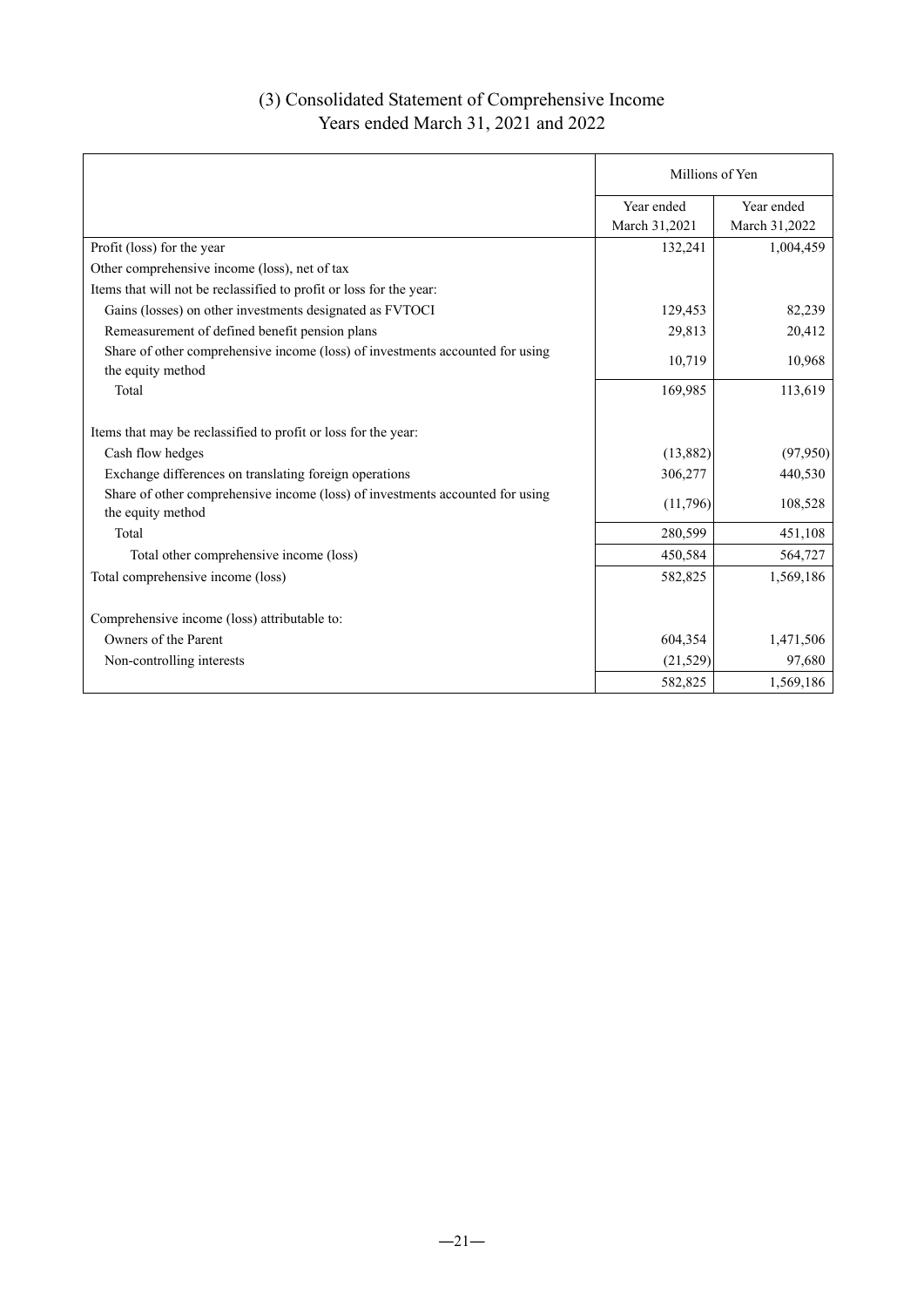### (4) Consolidated Statement of Changes in Equity Years ended March 31, 2021 and 2022

|                                                                             | Millions of Yen             |                             |
|-----------------------------------------------------------------------------|-----------------------------|-----------------------------|
|                                                                             | Year ended<br>March 31,2021 | Year ended<br>March 31,2022 |
| Common stock:                                                               |                             |                             |
| Balance at the beginning of the year                                        | 204,447                     | 204,447                     |
| Balance at the end of the year                                              | 204,447                     | 204,447                     |
| Additional paid-in capital:                                                 |                             |                             |
| Balance at the beginning of the year                                        | 228,153                     | 228,552                     |
| Compensation costs related to share-based payment                           | 2,049                       | 2,135                       |
| Sales of treasury stock upon exercise of share-based payment                | (1,041)                     | (636)                       |
| Equity transactions with non-controlling interests and others               | (609)                       | (3, 568)                    |
| Balance at the end of the year                                              | 228,552                     | 226,483                     |
| Treasury stock:                                                             |                             |                             |
| Balance at the beginning of the year                                        | (294, 580)                  | (26,750)                    |
| Sales of treasury stock upon exercise of share-based payment                | 1,652                       | 1,218                       |
| Purchases and sales-net                                                     | (19, 784)                   | (12)                        |
| Cancellation                                                                | 285,962                     |                             |
| Balance at the end of the year                                              | (26,750)                    | (25, 544)                   |
| Other components of equity:                                                 |                             |                             |
| Balance at the beginning of the year                                        | 415,186                     | 784,685                     |
| Other comprehensive income (loss) attributable to owners of the Parent      | 431,804                     | 533,977                     |
| Transfer to retained earnings                                               | (62, 305)                   | (48, 250)                   |
| Balance at the end of the year                                              | 784,685                     | 1,270,412                   |
| Retained earnings:                                                          |                             |                             |
| Balance at the beginning of the year                                        | 4,674,153                   | 4,422,713                   |
| Profit (loss) for the year attributable to owners of the Parent             | 172,550                     | 937,529                     |
| Cash dividends paid to owners of the Parent                                 | (199, 853)                  | (203, 737)                  |
| Sales of treasury stock upon exercise of share-based payment                | (480)                       | (321)                       |
| Cancellation of treasury stock                                              | (285,962)                   |                             |
| Transfer from other components of equity                                    | 62,305                      | 48,250                      |
| Balance at the end of the year                                              | 4,422,713                   | 5,204,434                   |
| Equity attributable to owners of the Parent                                 | 5,613,647                   | 6,880,232                   |
| Non-controlling interests:                                                  |                             |                             |
| Balance at the beginning of the year                                        | 989,535                     | 924,743                     |
| Cash dividends paid to non-controlling interests                            | (40, 866)                   | (54, 047)                   |
| Equity transactions with non-controlling interests and others               | (2, 397)                    | 8,564                       |
| Profit (loss) for the year attributable to non-controlling interests        | (40, 309)                   | 66,930                      |
| Other comprehensive income (loss) attributable to non-controlling interests | 18,780                      | 30,750                      |
| Balance at the end of the year                                              | 924,743                     | 976,940                     |
| Total equity                                                                | 6,538,390                   | 7,857,172                   |
|                                                                             |                             |                             |
| Comprehensive income (loss) attributable to:                                |                             |                             |
| Owners of the Parent                                                        | 604,354                     | 1,471,506                   |
| Non-controlling interests                                                   | (21, 529)                   | 97,680                      |
| Total comprehensive income (loss)                                           | 582,825                     | 1,569,186                   |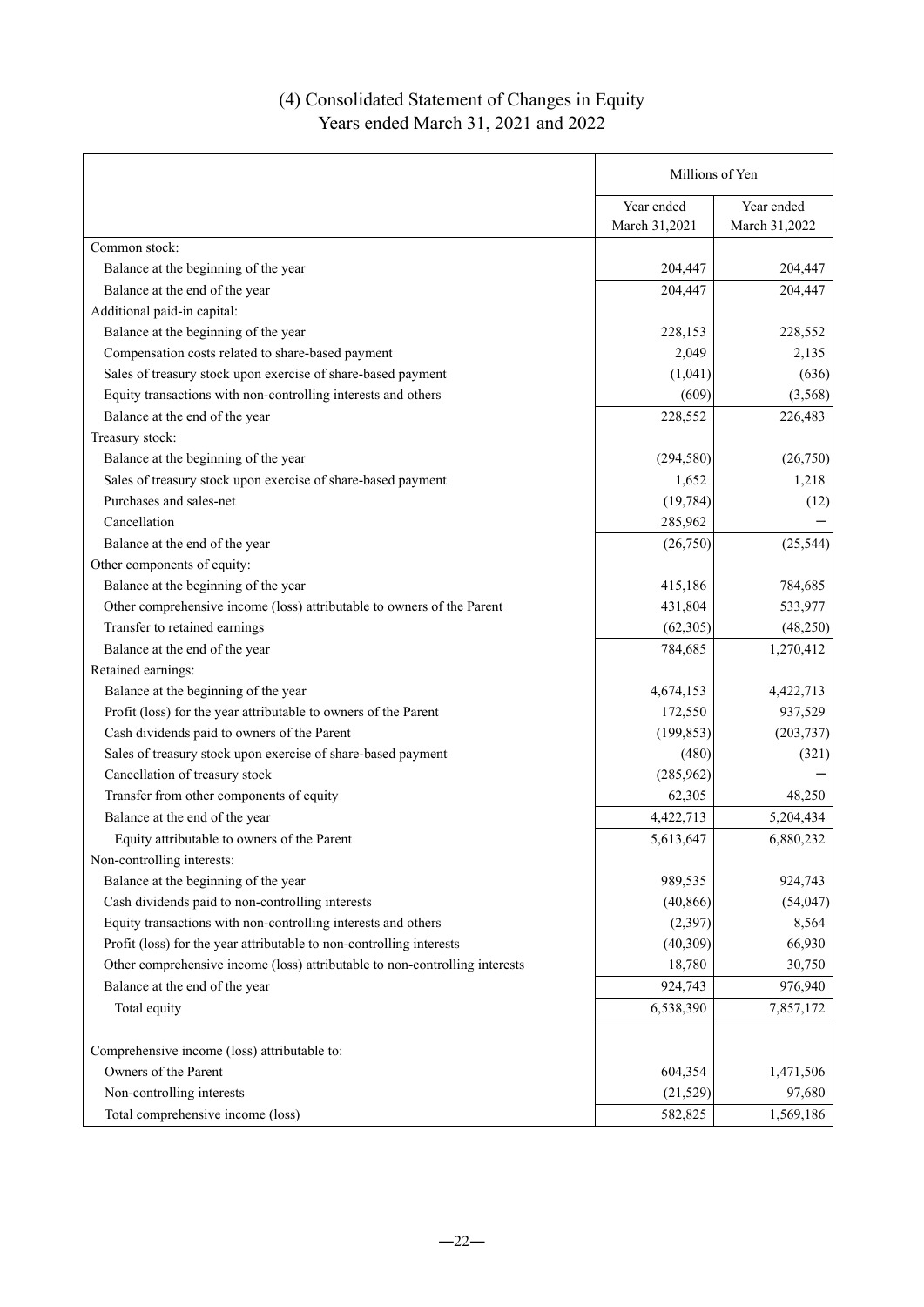### (5) Consolidated Statement of Cash Flows Years ended March 31, 2021 and 2022

|                                                                                       | Millions of Yen |               |
|---------------------------------------------------------------------------------------|-----------------|---------------|
|                                                                                       | Year ended      | Year ended    |
|                                                                                       | March 31,2021   | March 31,2022 |
| Operating activities:                                                                 |                 |               |
| Profit (loss) for the year                                                            | 132,241         | 1,004,459     |
| Adjustments to reconcile profit (loss) for the year to net cash provided by (used in) |                 |               |
| operating activities:                                                                 |                 |               |
| Depreciation and amortization                                                         | 523,830         | 545,043       |
| (Gains) losses on investments                                                         | (62,082)        | (75, 254)     |
| (Gains) losses on property, plant and equipment and others                            | 202,517         | 57,805        |
| Finance (income) -net of finance costs                                                | (71, 526)       | (139, 850)    |
| Share of (profit) loss of investments accounted for using the equity method           | (97,086)        | (393, 803)    |
| Income taxes                                                                          | 121,286         | 288,657       |
| Changes in trade receivables                                                          | 26,210          | (673, 674)    |
| Changes in inventories                                                                | 41,709          | (236, 396)    |
| Changes in trade payables                                                             | 74,680          | 396,298       |
| Other-net                                                                             | (43,217)        | (70, 519)     |
| Dividends received                                                                    | 271,204         | 493,860       |
| Interest received                                                                     | 80,350          | 80,601        |
| Interest paid                                                                         | (67, 731)       | (64, 444)     |
| Income taxes paid                                                                     | (114, 835)      | (156, 939)    |
| Net cash provided by (used in) operating activities                                   | 1,017,550       | 1,055,844     |
| Investing activities:                                                                 |                 |               |
| Payments for property, plant and equipment and others                                 | (388,981)       | (393, 833)    |
| Proceeds from disposal of property, plant and equipment and others                    | 47,753          | 27,888        |
| Payments for investment property                                                      | (425)           | (443)         |
| Proceeds from disposal of investments property                                        | 1,344           | 1,329         |
| Purchases of investments accounted for using the equity method                        | (253,316)       | (157,003)     |
| Proceeds from disposal of investments accounted for using the equity method           | 129,938         | 246,455       |
| Acquisitions of businesses-net of cash acquired                                       | 502             | (45, 154)     |
| Proceeds from disposal of businesses-net of cash divested                             | 28,407          | 53,278        |
| Purchases of other investments                                                        | (43,009)        | (26,990)      |
| Proceeds from disposal of other investments                                           | 187,756         | 142,987       |
| Increase in loans receivable                                                          | (80, 355)       | (82,953)      |
| Collection of loans receivable                                                        | 50,948          | 60,809        |
| Net (increase) decrease in time deposits                                              | (37, 859)       | 6,080         |
| Net cash provided by (used in) investing activities                                   | (357, 297)      | (167, 550)    |
| Financing activities:                                                                 |                 |               |
| Net increase (decrease) in short-term debts                                           | (183, 322)      | (159, 572)    |
| Proceeds from long-term debts                                                         | 795,173         | 864,567       |
| Repayments of long-term debts                                                         | (759, 624)      | (865, 450)    |
| Repayments of lease liabilities                                                       | (277, 531)      | (279, 784)    |
| Dividends paid to owners of the Parent                                                | (199, 853)      | (203, 737)    |
| Dividends paid to the non-controlling interests                                       | (40, 866)       | (54, 047)     |
| Payments for acquisition of subsidiary's interests from the non-controlling interests | (18, 325)       | (20, 393)     |
| Proceeds from disposal of subsidiary's interests to the non-controlling interests     | 12,948          | 25,033        |
| Net (increase) decrease in treasury stock                                             | (19, 784)       | (13)          |
| Net cash provided by (used in) financing activities                                   | (691, 184)      | (693, 396)    |
| Effect of exchange rate changes on cash and cash equivalents                          | 25,943          | 42,848        |
| Net increase (decrease) in cash and cash equivalents                                  | (4,988)         | 237,746       |
| Cash and cash equivalents at the beginning of the year                                | 1,322,812       | 1,317,824     |
| Cash and cash equivalents at the end of the year                                      | 1,317,824       | 1,555,570     |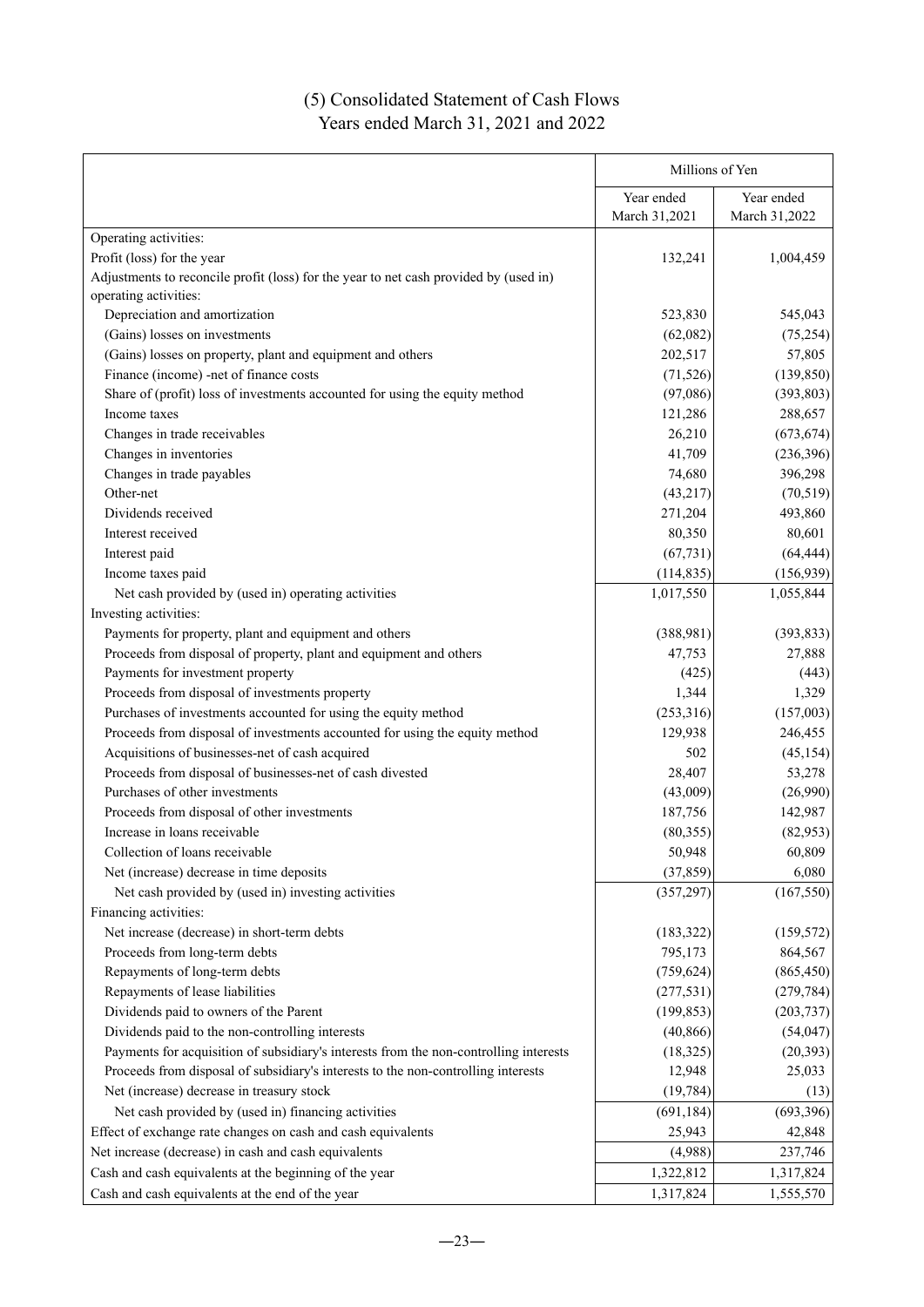#### **2. Notes Concerning Consolidated Financial Statements**

(1) Changes in Accounting Policies and Changes in Accounting Estimates

The material accounting policies applied to the consolidated financial statements for the year ended March 2022 are identical to the accounting policies applied to the consolidated financial statements for the previous fiscal year.

In addition, even though the Company stated in the Financial Section of Integrated Report 2021 (Notes to Consolidated Financial Statements 4. NEW STANDARDS AND INTERPRETATIONS NOT YET APPLIED) that IAS1(Revised), which clarifies the requirements related to the classification of liabilities as current or non-current, would be applied from the reporting period ended June 2021, the reporting period of its application has been changed to the fiscal year ending March 2023 or later (Undecided) since the standard is expected to be further revised.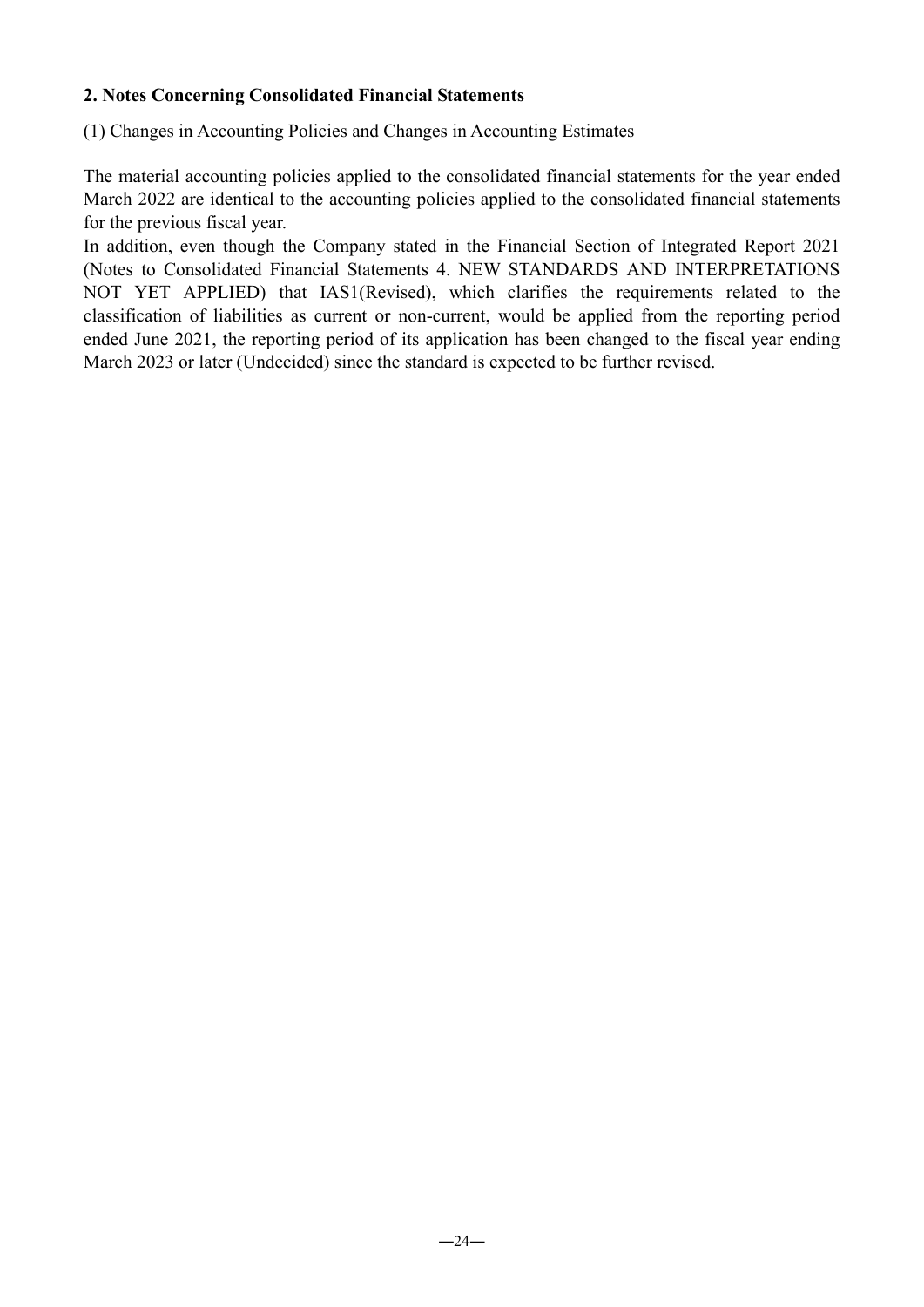### (2) Segment Information

#### Year ended March 31, 2021

|                                                                                   | Millions of Yen |                             |                                   |                          |                                                 |           |               |
|-----------------------------------------------------------------------------------|-----------------|-----------------------------|-----------------------------------|--------------------------|-------------------------------------------------|-----------|---------------|
|                                                                                   | Natural Gas     | <b>Industrial Materials</b> | Petroleum & Chemicals<br>Solution | <b>Mineral Resources</b> | Industrial Infrastructure Automotive & Mobility |           | Food Industry |
| Gross profit                                                                      | 25,016          | 105,027                     | 95,524                            | 78,592                   | 88,197                                          | 137,067   | 231,313       |
| Share of profit (loss) of<br>investments accounted for<br>using the equity method | 29,509          | 2,970                       | 4,859                             | 36,435                   | 14,084                                          | (61, 406) | 17,003        |
| Profit (loss) for the year<br>attributable to owners of the<br>Parent             | 21,202          | 4,655                       | 26,232                            | 78,130                   | 21,238                                          | (28, 104) | 39,429        |
| Total assets                                                                      | 1,579,876       | 1,128,501                   | 947,528                           | 3,425,026                | 1,090,182                                       | 1,461,360 | 1,730,763     |

|                                                                                   |                   | Millions of Yen |                   |            |           |                                 |              |  |
|-----------------------------------------------------------------------------------|-------------------|-----------------|-------------------|------------|-----------|---------------------------------|--------------|--|
|                                                                                   | Consumer Industry | Power Solution  | Urban Development | Total      | Other     | Adjustments and<br>Eliminations | Consolidated |  |
| Gross profit                                                                      | 683,892           | 112,914         | 38,595            | 1,596,137  | 7,231     | 1,738                           | 1,605,106    |  |
| Share of profit (loss) of<br>investments accounted for<br>using the equity method | 7,091             | 19,243          | 27,580            | 97,368     | (346)     | 64                              | 97,086       |  |
| Profit (loss) for the year<br>attributable to owners of the<br>Parent             | (73, 249)         | 42,257          | 25,419            | 157,209    | 17,899    | (2,558)                         | 172,550      |  |
| Total assets                                                                      | 3,876,324         | 1,814,988       | 996,154           | 18,050,702 | 2,710,802 | (2,126,533)                     | 18,634,971   |  |

#### Year ended March 31, 2022

|                                                                            |             | Millions of Yen             |                                   |                          |           |                                                 |               |
|----------------------------------------------------------------------------|-------------|-----------------------------|-----------------------------------|--------------------------|-----------|-------------------------------------------------|---------------|
|                                                                            | Natural Gas | <b>Industrial Materials</b> | Petroleum & Chemicals<br>Solution | <b>Mineral Resources</b> |           | Industrial Infrastructure Automotive & Mobility | Food Industry |
| Gross profit                                                               | 28,527      | 143,642                     | 105,219                           | 482,490                  | 110.955   | 179.230                                         | 268,780       |
| Share of profit of<br>investments accounted for<br>using the equity method | 92.106      | 35,154                      | 14,247                            | 86,994                   | 2,131     | 48,210                                          | 29,731        |
| Profit for the year<br>attributable to owners of the<br>Parent             | 105.132     | 36,785                      | 40,272                            | 420.689                  | 17.281    | 106,785                                         | 79,349        |
| Total assets                                                               | 2,015,966   | 1,355,028                   | 1.242.994                         | 4,554,696                | 1.129.890 | 1.699.270                                       | 1,968,611     |

|                                                                            | Millions of Yen   |                |                   |            |           |                                 |              |
|----------------------------------------------------------------------------|-------------------|----------------|-------------------|------------|-----------|---------------------------------|--------------|
|                                                                            | Consumer Industry | Power Solution | Urban Development | Total      | Other     | Adjustments and<br>Eliminations | Consolidated |
| Gross profit                                                               | 681,647           | 115,556        | 29,267            | 2,145,313  | 6,977     | (1,526)                         | 2,150,764    |
| Share of profit of<br>investments accounted for<br>using the equity method | 13,771            | 15,009         | 54,424            | 391,777    | 2,026     | -                               | 393,803      |
| Profit for the year<br>attributable to owners of the<br>Parent             | 21,023            | 50,504         | 40,047            | 917,867    | (551)     | 20,213                          | 937,529      |
| Total assets                                                               | 3,930,310         | 2,650,077      | 1,136,239         | 21,683,081 | 3,012,544 | (2,783,613)                     | 21,912,012   |

Notes:

\*1. "Other" represents the corporate departments which primarily provide services and operational support to the Company and Affiliated companies.

This column also includes certain revenues and expenses from business activities related to financing and human resource services that are not allocated to reportable operating segments.

Unallocated corporate assets categorized in "Other" consist primarily of cash, time deposits and securities for financial and investment activities.

\*2. "Adjustments and Eliminations" includes certain income and expense items that are not allocated to reportable operating segments and intersegment eliminations.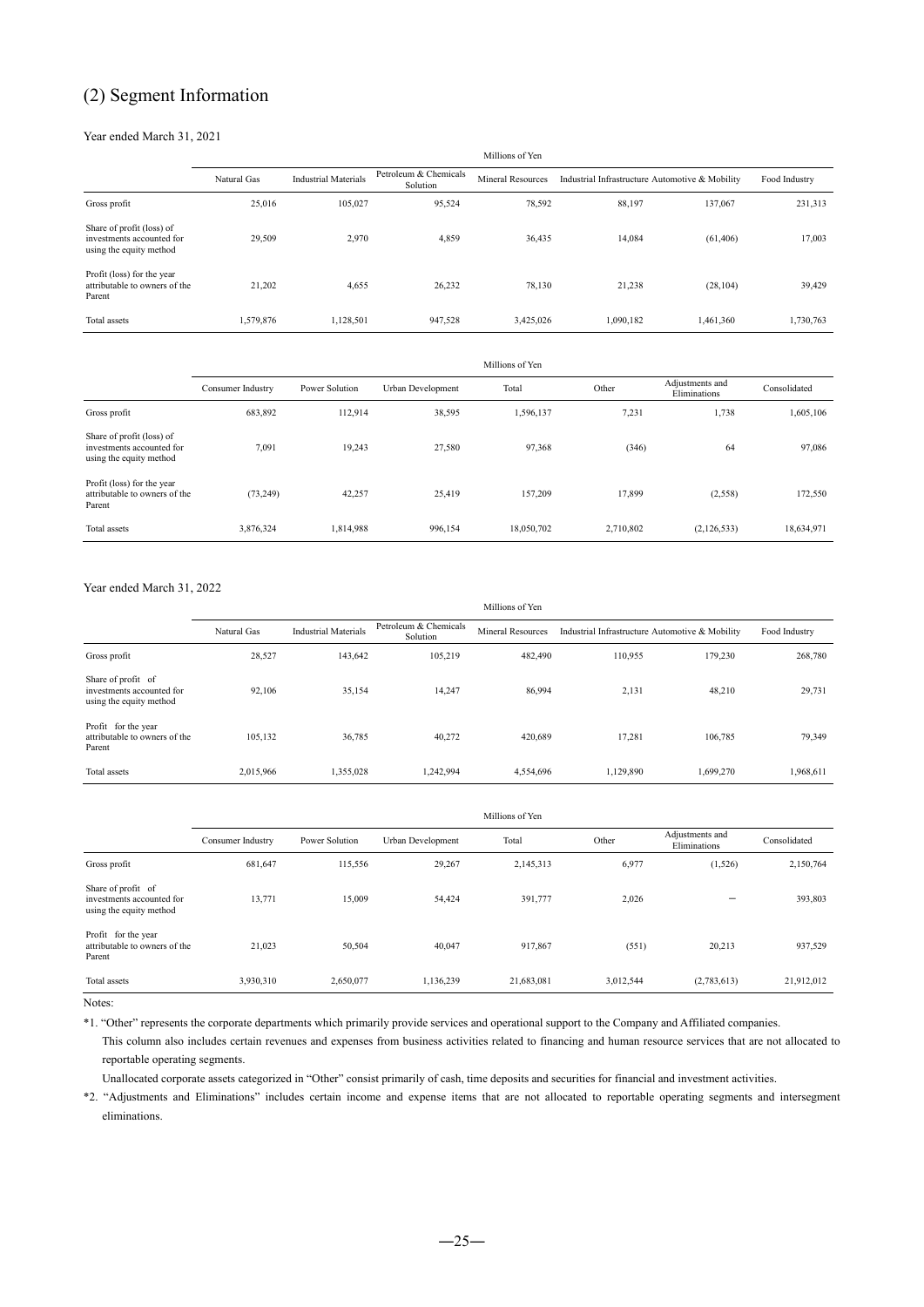# (3) Earnings Per Share

|                                                                          | Year ended    | Year ended    |
|--------------------------------------------------------------------------|---------------|---------------|
|                                                                          | March 31,2021 | March 31,2022 |
| Profit for the year attributable to owners of the Parent per share (Yen) |               |               |
| Basic                                                                    | 116.86        | 635.06        |
| Diluted                                                                  | 116.57        | 625.73        |
| Numerator (Millions of Yen):                                             |               |               |
| Profit for the year attributable to owners of the Parent                 | 172,550       | 927,261       |
| Denominator (Thousands of shares):                                       |               |               |
| Basic weighted average common shares outstanding                         | 1,476,572     | 1,476,279     |
| Effect of dilutive securities:                                           |               |               |
| Share-based remuneration                                                 | 3,691         | 5,617         |
| Diluted outstanding shares                                               | 1,480,263     | 1,481,896     |

Reconciliations of the basic and diluted profit for the year attributable to owners of the Parent per share are as follows: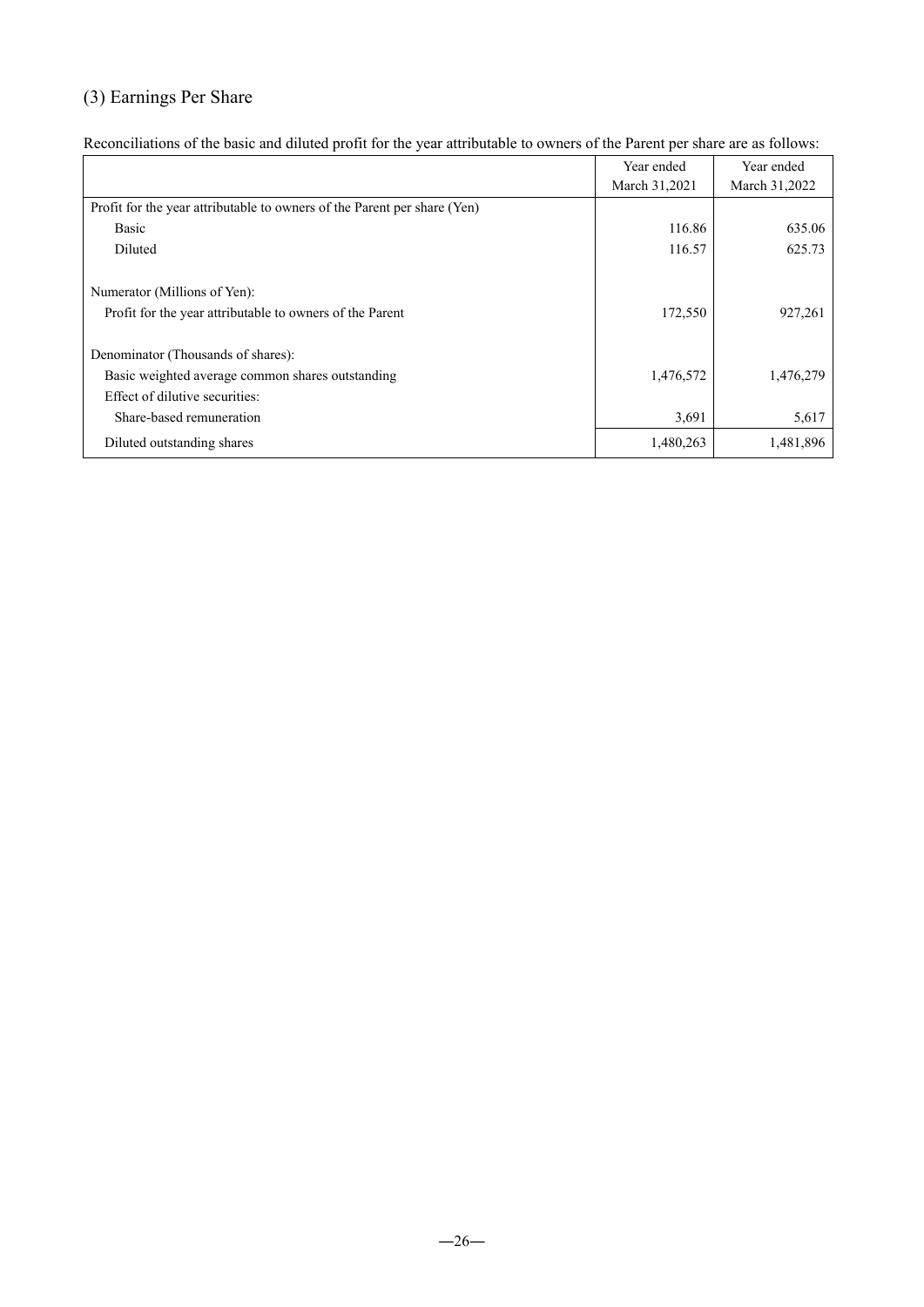#### (4) Subsequent Events

#### Transfer of Shares in Mitsubishi Corp.-UBS Realty Inc.

On March 17, 2022, the Company concluded a share transfer agreement with 76KK, which is an indirect subsidiary of KKR & CO. INC., regarding all the shares the Company holds (51% of all outstanding stock) in Mitsubishi Corp.-UBS Realty Inc. (MC-UBSR), a consolidated subsidiary in the Urban Development segment. As of March 31, 2022, the assets and liabilities owned by MC-UBSR were classified as a disposal group held for sale. On April 28, 2022, all the shares in MC-UBSR owned by the Company (51% of all outstanding stock) were sold to 76KK.

With this sale of shares, the Company has lost control of MC-UBSR. Therefore, in the fiscal year ending March 31, 2023, the Company expects to record ¥112.0 billion in gains on sales following loss of control and ¥28.0 billion in related income tax expenses under "Gains on investments" and "Income taxes" in the Consolidated Statement of Income, respectively. In addition, the Company expects to recognize ¥115.7 billion in consideration received in cash as "Proceeds from disposal of businesses-net of cash divested" in the Consolidated Statement of Cash Flows.

#### Repurchase and cancellation of shares

The Company resolved at a meeting of the Board of Directors held on May 10, 2022 the repurchase of shares of its common stock pursuant to Article 156 of the Companies Act of Japan, as applied pursuant to Paragraph 3, Article 165 of the Companies Act, and has resolved to cancel treasury stock pursuant to Article 178 of the Companies Act, as described below.

1. Details of the Share Repurchase;

| Class of shares to be repurchased                                 | : Common stock                                                                          |
|-------------------------------------------------------------------|-----------------------------------------------------------------------------------------|
| No. of shares to be repurchased                                   | : Up to 23 million shares (Represents up to $1.5\%$ of the                              |
|                                                                   | common shares outstanding (excluding treasury stock))                                   |
| Total value of stock repurchased of shares : Up to 70 billion yen |                                                                                         |
| Period of repurchase                                              | : May 11, 2022 to September 11, 2022 $*$                                                |
|                                                                   | * The planned repurchase period may be changed in accordance with the relevant laws and |
| regulations.                                                      |                                                                                         |

2. Details of the Cancellation of Treasury Stock;

| Class of shares to be cancelled | : Common Stock                                                                                                                                     |
|---------------------------------|----------------------------------------------------------------------------------------------------------------------------------------------------|
| No. of shares to be cancelled   | : The entire number of shares repurchased, excluding the<br>number of shares to be delivered upon exercises of<br>stock options (5 million shares) |
| Date of cancellation (planned)  | : September 30, 2022                                                                                                                               |

#### Continuation of the Share-Based Compensation Plan

Regarding the share-based compensation plan for employees provided through the Employee Stock Ownership Plan (ESOP) Trust, a decision was reached at a meeting of the Executive Committee, held on May 9, 2022, to continue the plan and make an additional contribution of ¥16.0 billion (this amount includes trust fees and trust expenses). The trust will use this contribution to acquire common stock of the Company.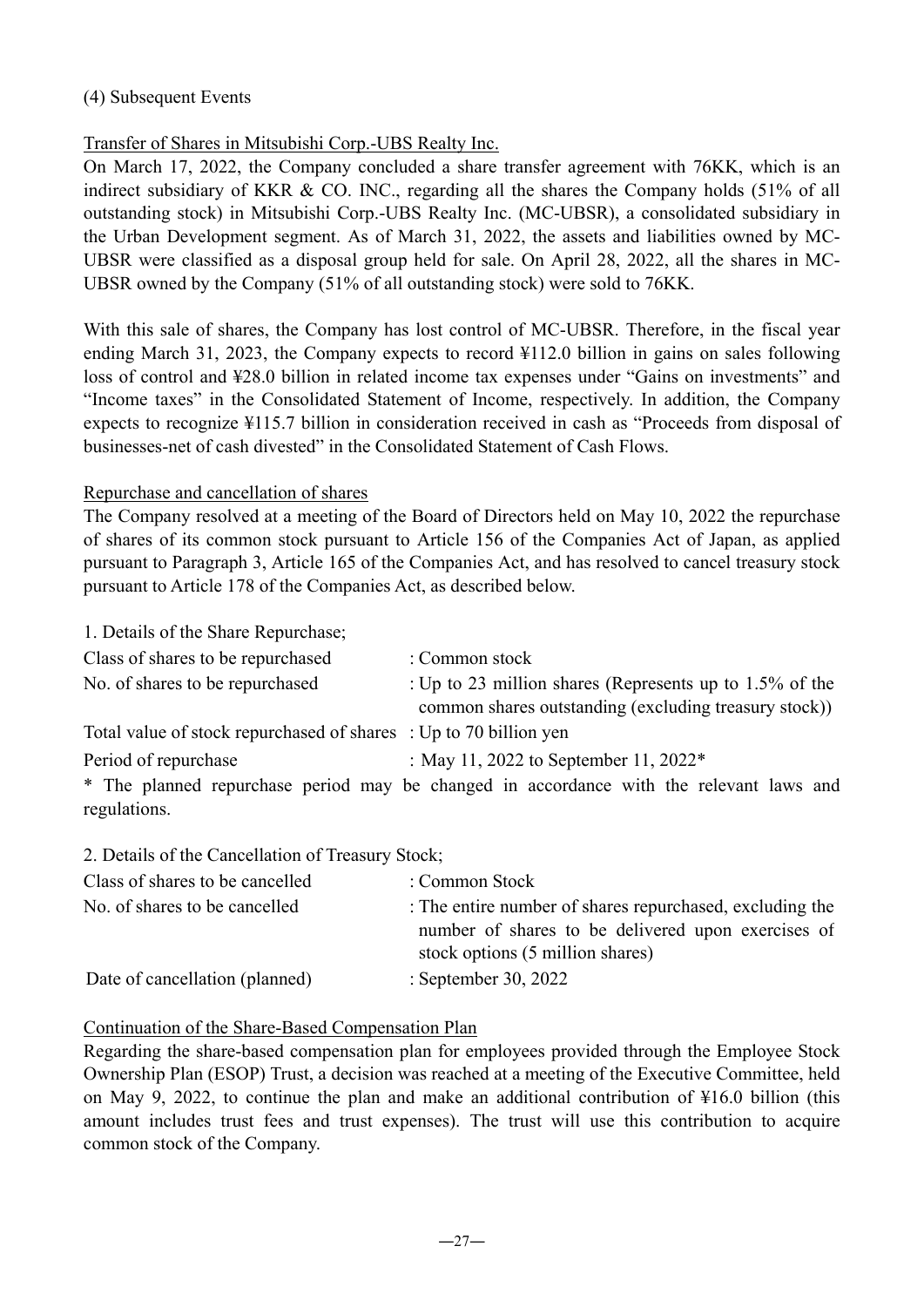Status of the permitting process related to the investments in Chilean copper assets

The company holds 20.4% of shares in Anglo American Sur S.A. (AAS) through our Chilean subsidiary M.C. Inversiones Limitada and the company applies the equity method to the investment in AAS. On May 2, 2022 (local time) , AAS received the notice that the Environmental Assessment Service of Chile (SEA) has issued its formal decision (RCA) to reject the environmental permit application for the project of Los Bronces Copper mine owned by AAS that expands the current open pit within Los Bronces' operating site and future development of underground section of the mine.

The company and other shareholders, including Anglo American Plc (AAC) , are examining the details of the RCA and expect to continue following the regulated process to obtain permission in Chile, which includes the potential to request a review to evaluate the full breadth of merits of the project.

The event mentioned above will not have a material impact on the short term business activities of AAS, but might affect the valuation of our investment in AAS, depending on the future permitting process.

The book value of the investment in AAS was ¥167.8 billion as of March 31, 2022.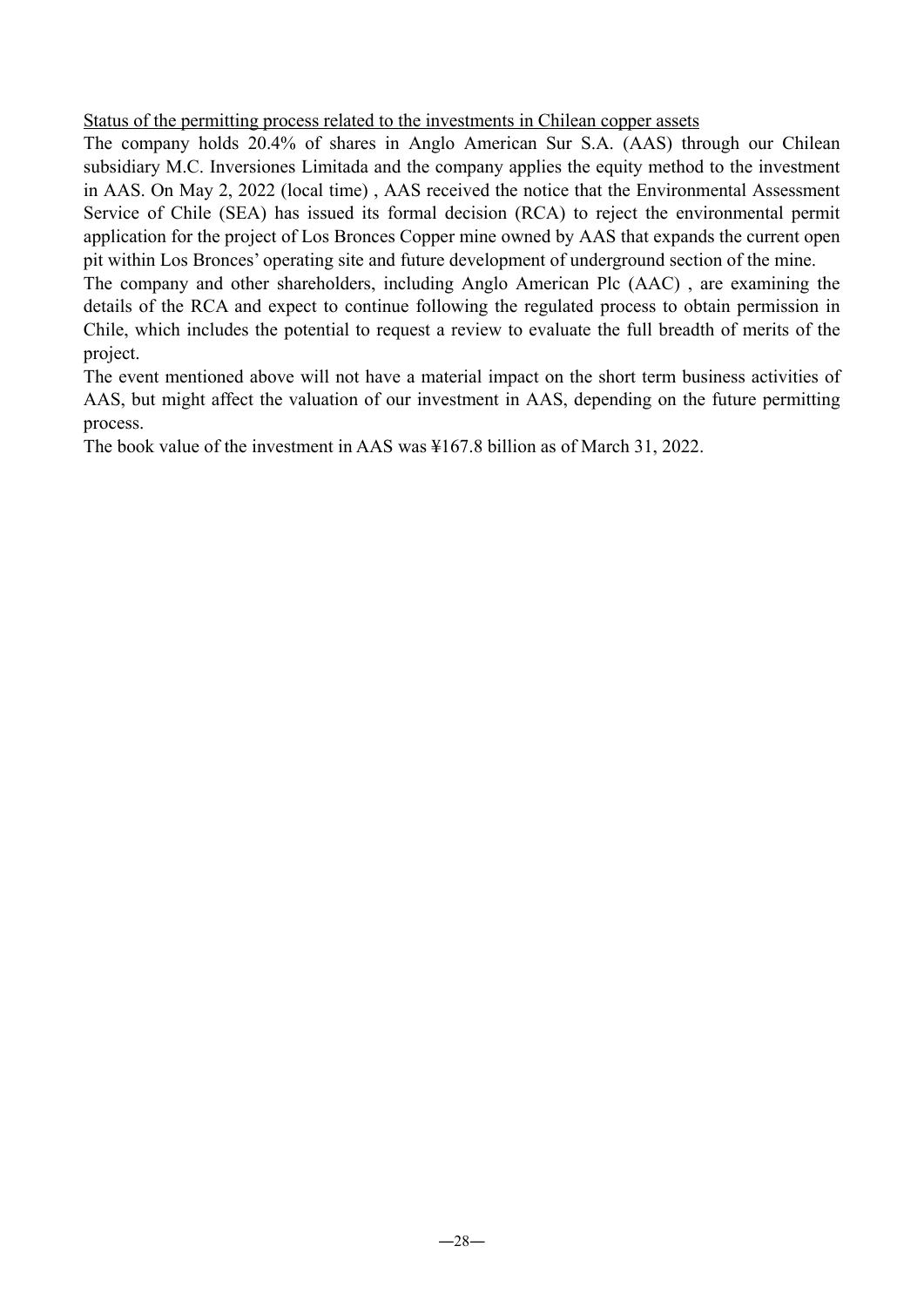# **3. Notes Concerning Going Concern Assumption**

None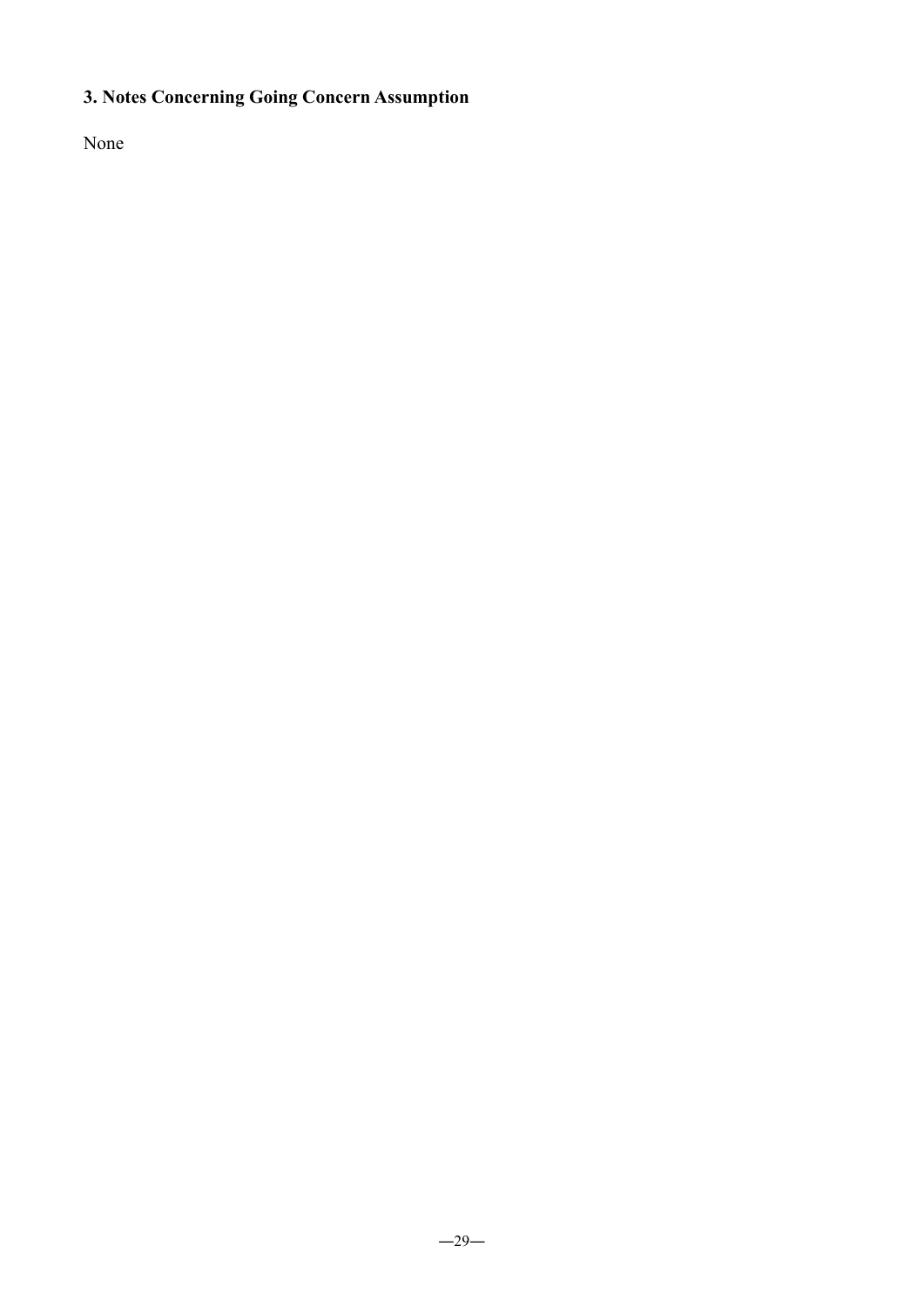# **Results for the Year Ended March 2022 and Forecasts for the Year Ending March 2023**

May 10, 2022

# Mitsubishi Corporation

(Forward-Looking Statements)

- This release contains forward-looking statements about Mitsubishi Corporation's future plans, strategies, beliefs and performance that are not historical facts. Such statements are based on the company's assumptions and beliefs in light of competitive, financial and economic data currently available and are subject to a number of risks, uncertainties and assumptions that, without limitation, relate to world economic conditions, exchange rates and commodity prices.
- Accordingly, Mitsubishi Corporation wishes to caution readers that actual results may differ materially from those projected in this release and that Mitsubishi Corporation bears no responsibility for any negative impact caused by the use of this release.

(Notes Regarding These Presentation Materials)

- Consolidated net income in this presentation shows the amount of net income attributable to owners of the Parent, excluding non-controlling interests.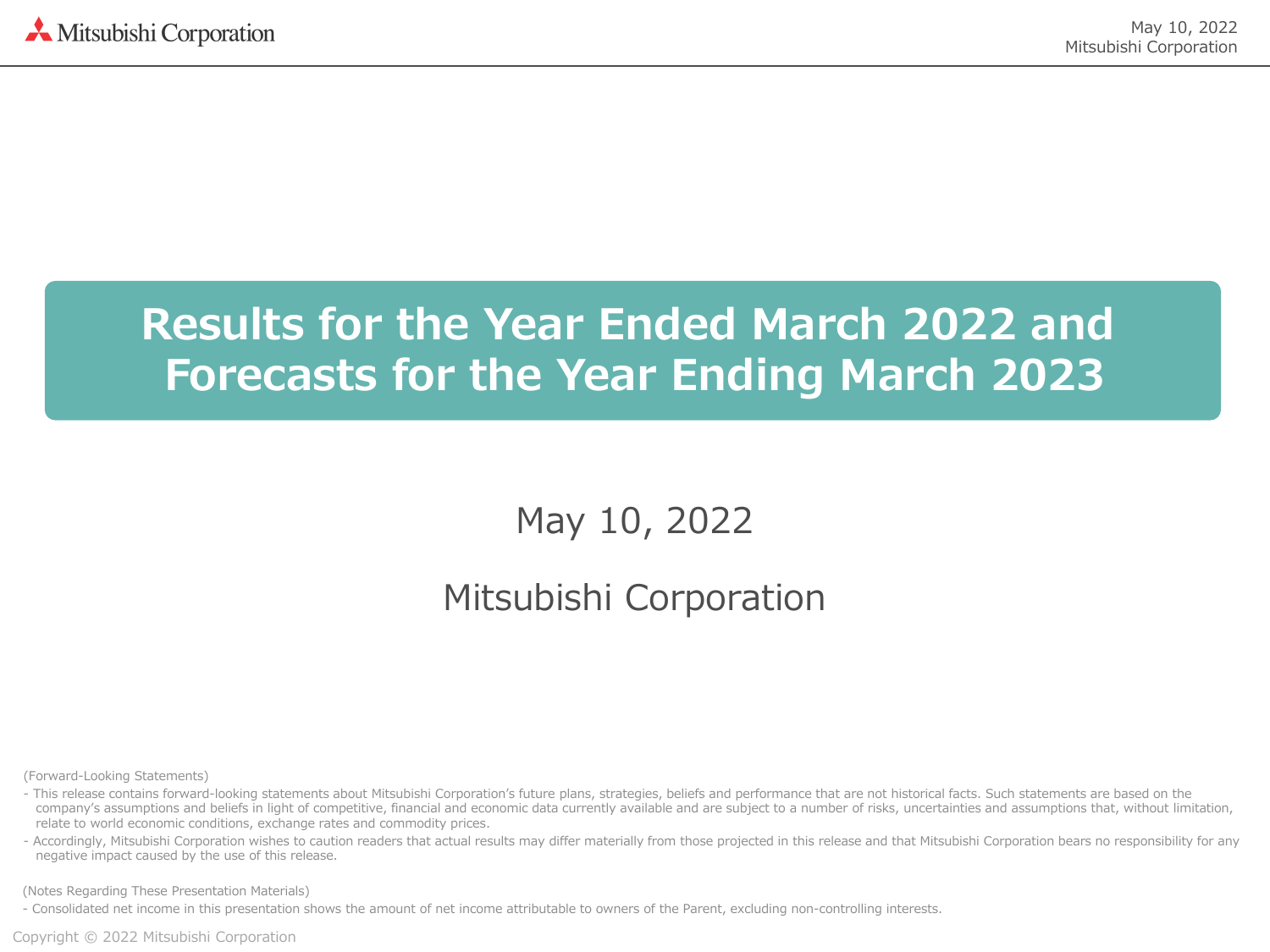# Mitsubishi Corporation

# **Results for the Year Ended March 2022 and Forecasts for the Year Ending March 2023**

| (Billion Yen)                | Year ended<br>March 2021 | Year ended<br><b>March 2022</b> | <b>Fluctuation</b> | Forecasts for the year<br>ended March 2022<br>(Released Feb. 3) | Fluctuation | Forecasts for the year<br>ending March 2023 |
|------------------------------|--------------------------|---------------------------------|--------------------|-----------------------------------------------------------------|-------------|---------------------------------------------|
| Consolidated<br>Net Income   | 172.6                    | 937.5                           | $+764.9$           | 820.0                                                           | $+117.5$    | 850.0                                       |
| Annual dividend<br>per share | $134$ yen                | 150 yen                         | $+16$ yen          | 142 yen                                                         | $+8$ yen    | 150 yen                                     |

#### **A share repurchase amounting to 70.0 billion yen has also been resolved.**

### **Summary of results for the year ended March 2022**

#### **Earnings increased 764.9 billion yen YoY, marking a record high**

- $\checkmark$  Record high earnings in 7 of the 10 segments.
- $\checkmark$  The business environment improved amid economic recovery, and many businesses, such as Automotive and Salmon farming, took advantage of this opportunity, steadily making a profit.
- $\checkmark$  Increased resource prices provided another tailwind, and the 900 billion yen financial target of "Midterm Corporate Strategy 2021" was achieved, while making progress in the restructure of unprofitable businesses and asset revaluation.



#### **Earnings forecast and shareholder returns**

**Additional dividend increase and share repurchase based on results for the year ended March 2022**

- $\checkmark$  Annual dividend per share revised upward to 150 yen (an increase of 8 yen from the most recent forecast).
- $\checkmark$  Moreover, based on considerations of financial soundness and the total payout ratio, a share repurchase amounting to 70.0 billion yen has been resolved.

#### **Forecasts for the year ending March 2023**

- $\checkmark$  The earnings forecast is 850.0 billion yen, a decrease of 87.5 billion yen YoY mainly due to the uncertain business environment (downside risk included).
- $\checkmark$  However, the dividend per share will remain at 150 yen, in line with the continuation of the progressive dividend policy.
- $\checkmark$  Share repurchases will be decided flexibly based on "Midterm Corporate" Strategy 2024."

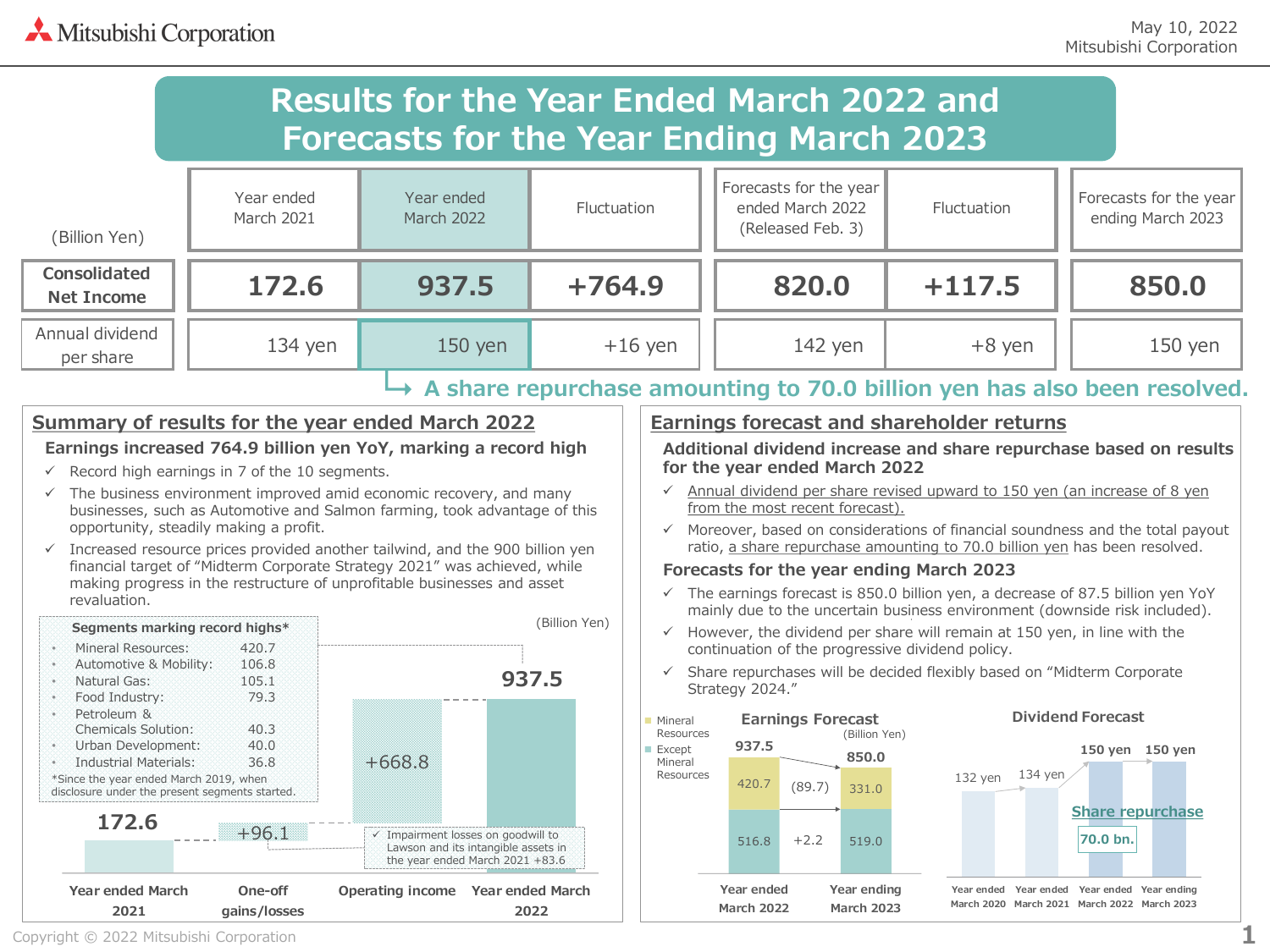(Billion Yen)

# **Year-over-Year Segment Net Income**

**Consolidated Net Income:**

**Year ended March 2021 (FY20): 172.6**

**Year ended March 2022 (FY21): 937.5 [YoY +764.9]**

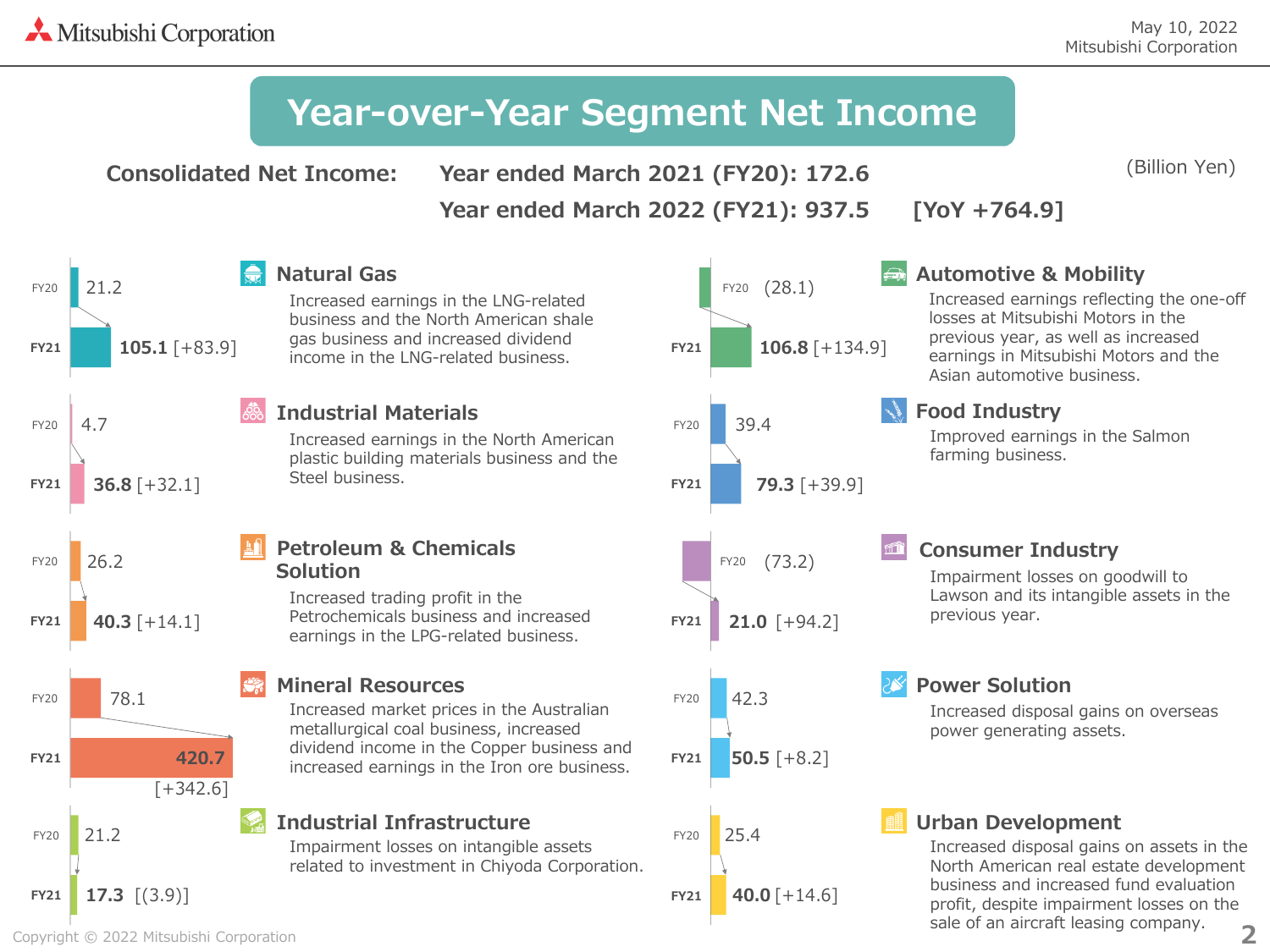**3**

#### New/Sustaining Investments Sales and Collection Net **Year ended March 2020 672.1** (1,051.4) 550.7 **(500.7) 171.4 Year ended March 2021 625.2 (803.4)** 446.1 **(357.3) 267.9 1,236.5** (700.5) 532.9 **(167.6) 1,068.9 2,533.8** (2,555.3) 1,529.7 **(1,025.6) 1,508.2 Underlying** operating cash flows (after repayments of lease liabilities) Investing cash flows **Adjusted free cash flows** New/Sustaining Investments **Midterm plan period** ・Copper business (Mineral Resources) ・Australian metallurgical coal business (Mineral Resources) ・LNG-related business (Natural Gas) ・European integrated energy business (Power Solution) ・North American real estate business (Urban Development) ・Convenience store business (Consumer Industry) ・Overseas power business (Power Solution) ・Asian real estate business (Urban Development) Sales and Collection ・North American shale gas business (Natural Gas) ・Overseas power business (Power Solution) ・North American real estate business (Urban Development) ・Aircraft leasing business (Urban Development) **Year ended March 2022 Ref.** 1,017.6 625.2 (357.3) 1,055.8 1,236.5 Underlying <sub>(167.6)</sub> +267.9 <Adjusted free cash flows\*2> +1,068.9 **Cash Flows Year ended March 2022** Year ended March 2021 Investing cash flows Operating cash flows operating cash flows (after repayments of lease liabilities)\*1 **Breakdown of cash flows** (Billion Yen) **Main items included in Investing CF for the year ended March 2022** \*1 **Underlying operating cash flows (after repayments of lease liabilities)** Operating cash flows excluding changes in working capitals (=Net income (including non-controlling interests) – DD&A – profits and losses related to investing activities – equity in earnings of affiliated companies not recovered through dividends – allowance for bad debt etc. – deferred tax) whilst including repayments of lease liabilities \*2 **Adjusted free cash flows**

Copyright © 2022 Mitsubishi Corporation

Total of Underlying operating cash flows (after repayments of lease liabilities) and Investing cash flows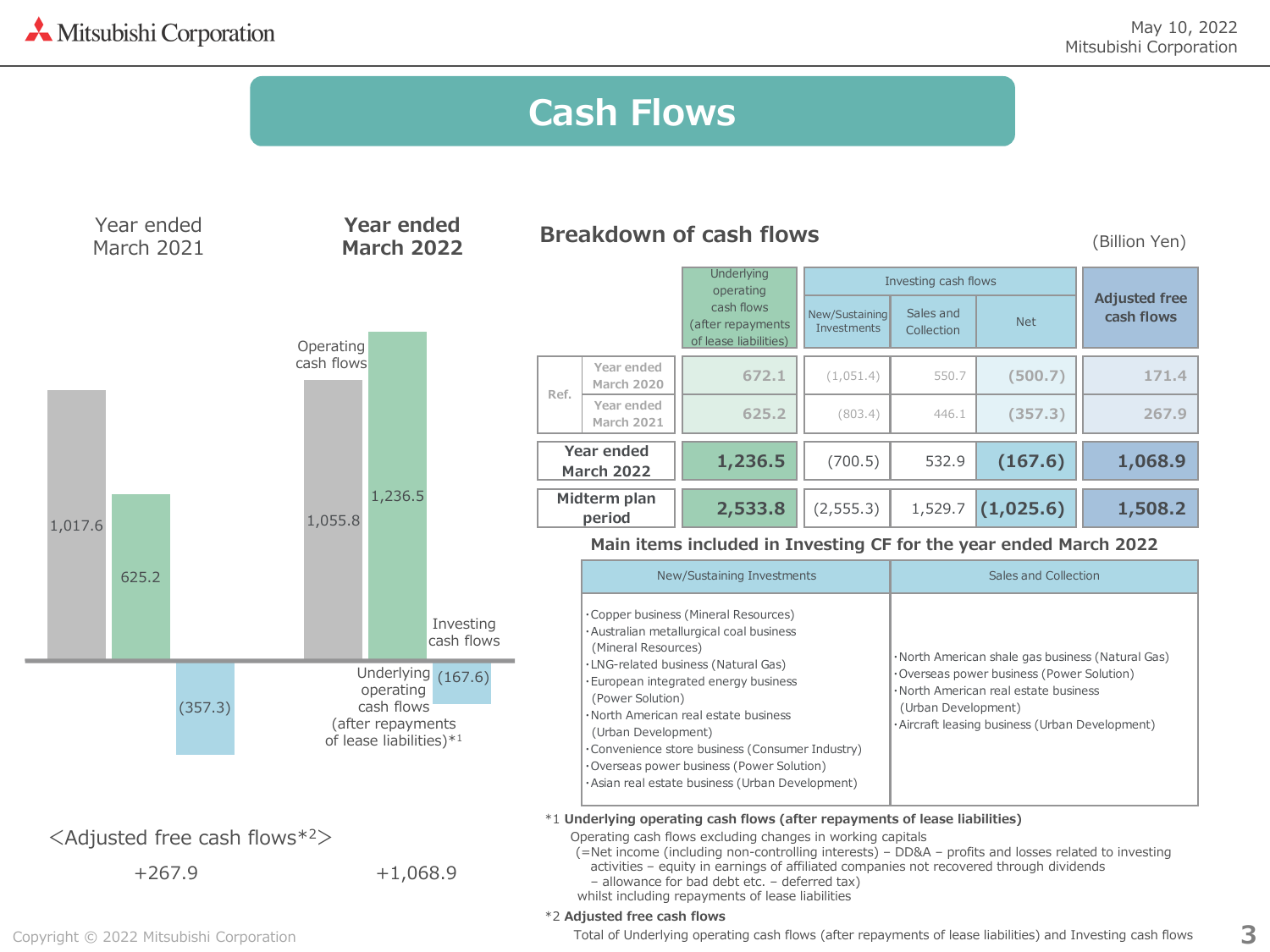